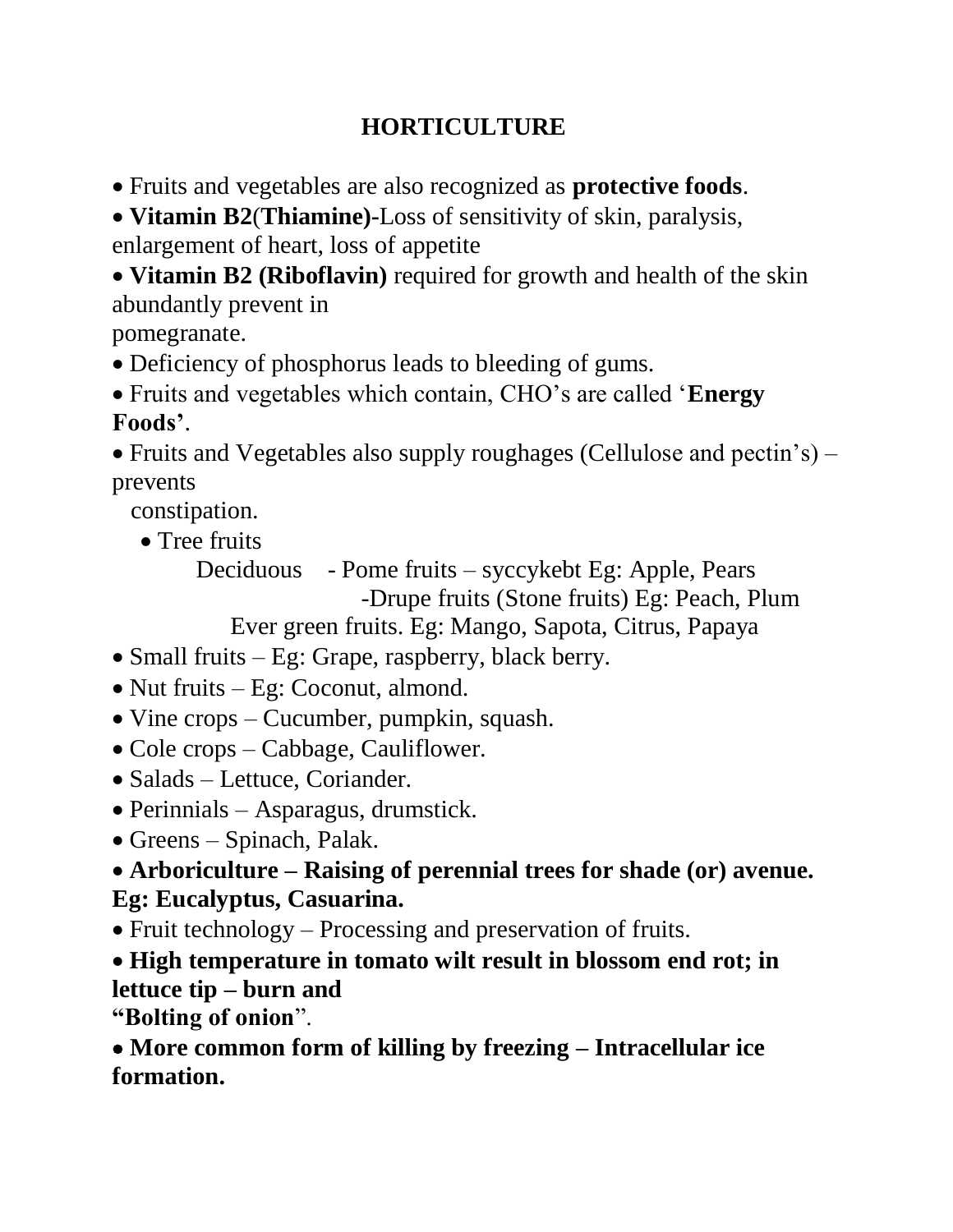• Root injury when the soil temperature drops below  $-100C$  to  $-150C$ .

• Immaturity of the tissues is the chief factor associate with early winter injury.

# • **Plant which are unable to stand low temperature even for a single night are called**

# **"Tender plants".**

- Rest period Unfavorable conditions with in the plant.
- Dormant period Unfavorable conditions in environment.
- The influence of light intensity is due largely to its effects on "Photosynthesis".
- **Blue light** Normal leaves and stem stunted growth.
- **Blue + Red** Photosynthesis.
- **Red** elongation of plant parts.
- Length of the day controls the time when "Protein synthesis" takes place.

• Fruits that mature during rainy season contain less Sugar and more acid.

• **Citrus suffered in black cotton soils from 'die-back disease" in Vodlapudi orange**.

- •**Sandy loam soils of Telangana – Chalka soils**
- •**Peaty soils are suited for growing spices and plantation crops.**
- •**The beneficial effect of wind break is felt a distance equal to three times its height.**

•**There should be a spacing of 12 m between the row of windbreak and the first orchard**

**row.**

- •**The angle branches make with the main trunk is known as "Crotch".**
- Planting should be preferably in the afternoon rather than in the morning.
- Arrangement of plants in the orchard is known as "**Layout".**
- Trees grown at the centre of the square **Filler tree.**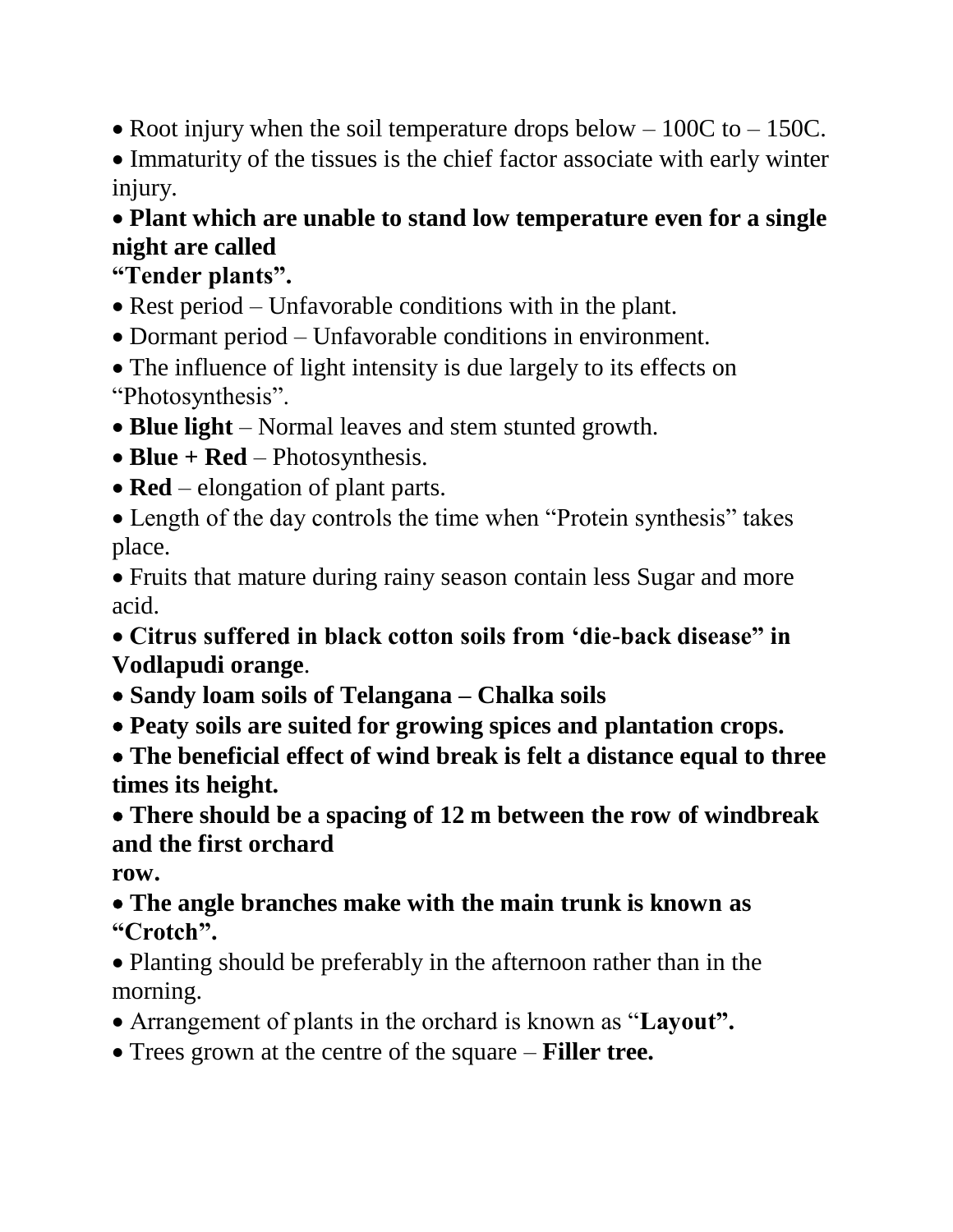• **Hexagonal (or) Septule system** is based on the "equilateral triangles" this system

accommodate about **15% more plants** per unit area **than the square system**.

Cultivation is possible in three directions =  $2 \times 3/4$  a<sup>2</sup>

- **In quincunx system double the number of plants of square system**
- The perpetuation of plants is called "**Propagation".**
- **Viviparous seed – Chow – Chow**.
- The period of rest during which certain favorable physiological changes occur in seed

after harvest to the embryo to germinate is called "**After ripening".**

- Seed coats impermeable to water **Clover, alfa alfa.**
- Seed coats impermeable to oxygen **Xanthium.**
- •**Stratification – Moist chilling, temperature – 0 – 100<sup>0</sup> c**
- Nucellar embryony Citrus.
- Polyembryony Jamun, Mango.
- Graftage The art of joining two plant parts roots and stem.
	- a. Grafting A piece of stem with more than one bud.
	- b. Budding A single bud is used.
- Swollen base of stem corm. Eg: Colocasia, Banana.
- Shoot suckers Banana, Pineapple, Suckers lateral branch that develop.

• Root suckers – Guava, Curryleaf from the underground portion of the stem.

### •**Stolon – An aerial horizontally growing shoot which on contact with the soil strike roots.**

### **Eg: Jasmine, Cynodon dactylon.**

- Runner Strawgerry, Oxalis.
- Offset Agave, Pineapple, Waterhyacinth.
- Crowns Pineapple
- Bulbils Lilium Acrial stem bulblets.
- Slips Stem pieces with 3-4 nodes. Eg: Chrysanthemum slips.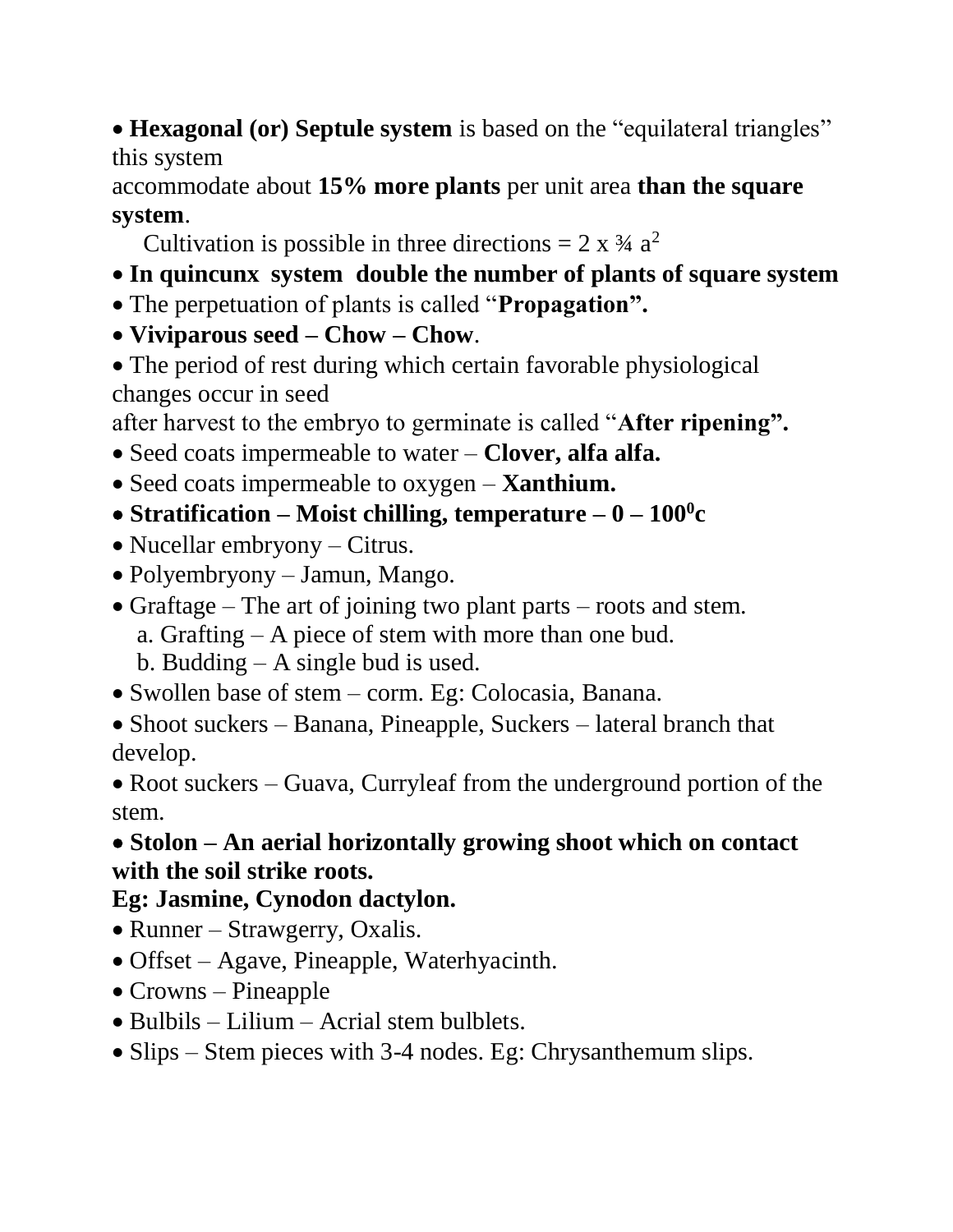• Rootage: In cuttage the roots are induced in the detached portion of plants where

 as in layer age roots are induced on plants parts when they are intact with the

parent plants.

• A layered stem is known as "layer".

1. Tip layering – Eg: Strawberries.

2. Simple layering – Jasmine

 3. Compound layering – Phelodendron – branch is alternately covered and

exposed along with its length.

4. Mound layering – Mango, Guava.

•**The best season to take cutting is from middle of July to middle of February.**

• **In graftage the upper part is termed as "Scion" and the lower part is termed as** 

 **"rootstock". The new plant obtained as a result is called "Stion".The process is procuring** 

 **and scion is pecured scion.**

• The root stock is selected on the basis of the influence on the 'Scion'.

• The shoots of mother tree from which the buds are used as scion material is

known as'**bud wood'**.

• **Top working** is the practice of grafting on established trees which involves the

 removal of most of their branch system. **To re - juvinate old unproductive tree**.

• A scion is grafted over the already grafted shoot is known as "Doubleworking . It is done to temper the influence of the rootstock.

• "Bridge grafting" is a form of repair grafting and is used in cases in which the

 root system of the tree has not been damaged but where there is injury to the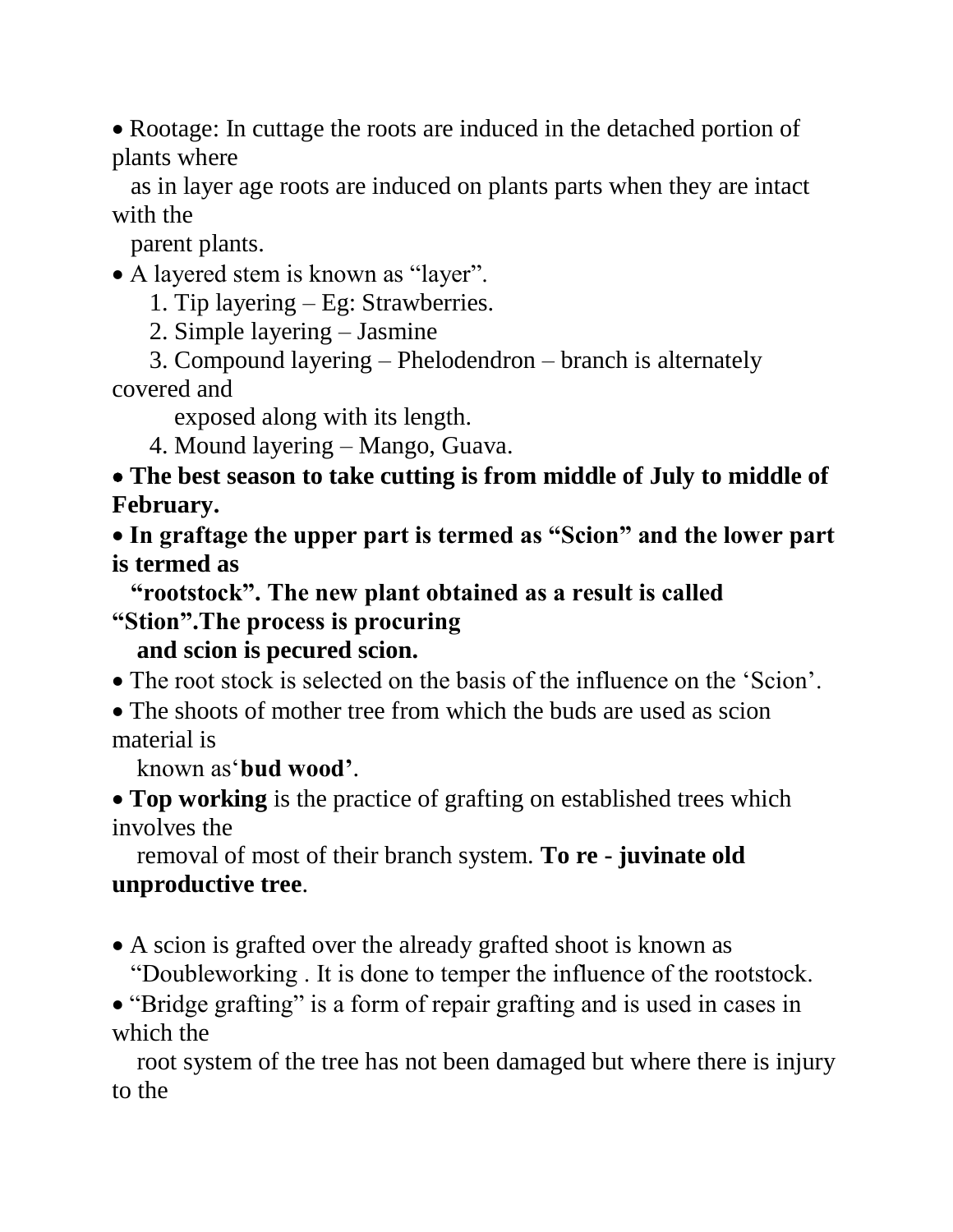bark of the trunk.

• The influence of root stock is more in magnitude as compared to the influence of

scion as stock.

•**Precocity: from planting to flowering period – early bearing nature.**

• Effect of root stock on the vigour of the scion on precocity on productivity and

yield.

• The major influence of the scion on the rootstock is on the vigour of the stock.

• Graft incompatibility Eg: Apple on pear; Sweet orange on wood apple.

1. **Trans located incompatability**: This **due to the movement of toxic materials through phloem**. This is **can not be overcome even by inserting an intermediate stock**.

2**. Localized incompatability**: This may be **due to repulsive action of stock and scion** .This can be **overcome by inserting an intermediate stock**.

• "Training" is a treatment given to the young plants to get a suitable (or) desirable shape and a strong frame work systems of training.

1. **Close centered system – Strong crotches.**

**2. Open centre system – Weak crotches.**

**3. Modified leader system – practiced in citrus. It is the best system.** In training branches should arise on the main trunk alternately at intervals of at least **15cm.**

### •**Removal of unwanted, surplus annual growth, dead, dried and diseased wood of the plants is "Pruning".**

• Fruits born an current flush. Eg: Ber, phalsa and grapes. Method of pruning:

1. **Thinning out**: When a shoot is removed entirely from the jinception.

2**. Heading back**: When a branch is cut almost to the base, leaving a few inches at

stump, carrying few buds, it is referred as "Heading back".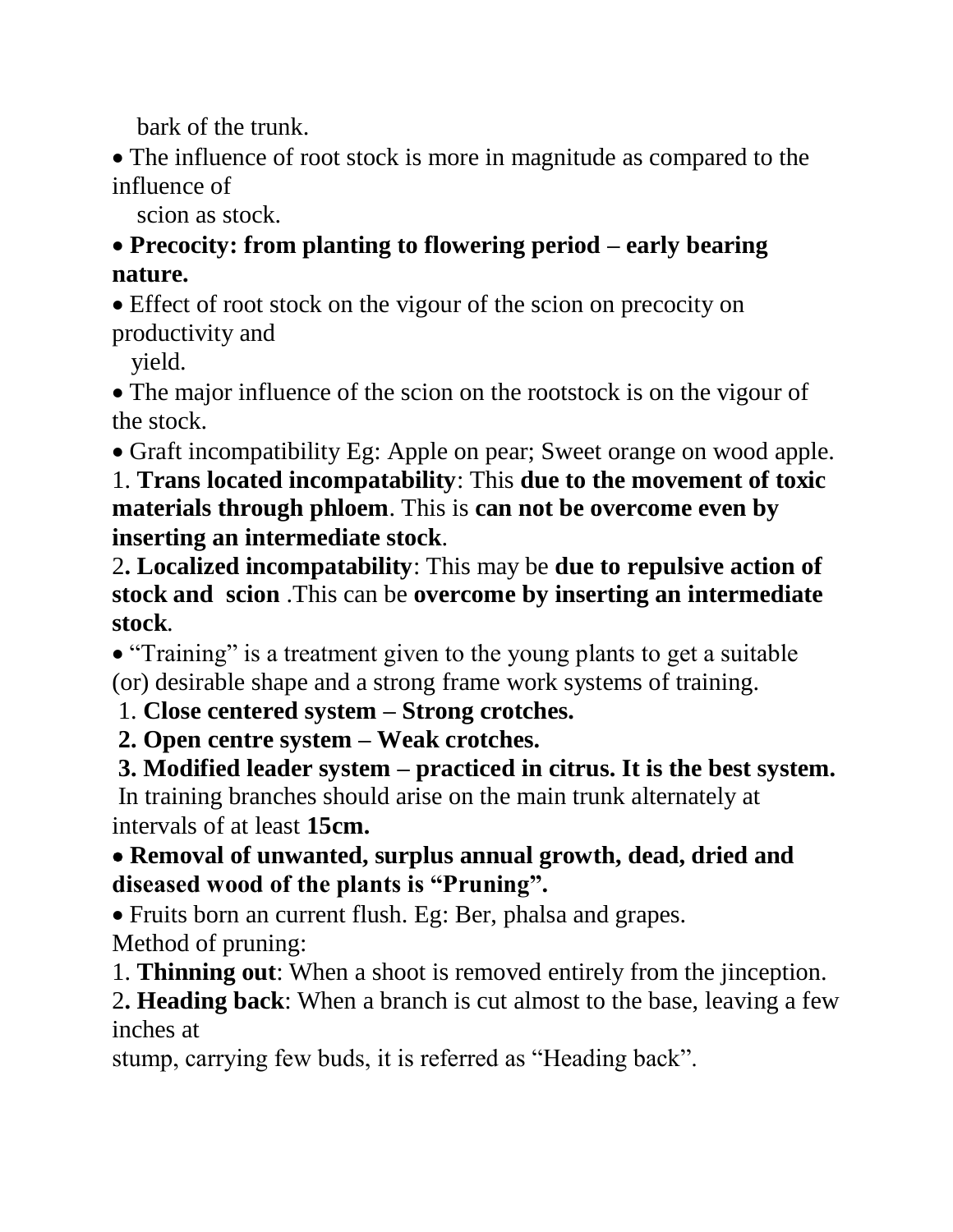3. **Pollarding** – Mere cutting back of the shoots to reduce in the height of the tree is

"Pollarding".

4**. Training** – Cutting the growth of the twig.

5**. Pinching (Tipping**) – Removal of the tip of the shoot. This is practiced in marigold

and chillies at the time of transplanting.

6. **Disbudding** – Nipping (or) rubbing.

7. **Deblossoming** – Removal of surplus flowers practiced in alternate bearers take

Mango, Apple etc.

• In deciduous trees pruning can be done before the termination of dormancy.

• In evergreen, pruning should be carried out just before the start of active growth (or) after

the harvest of the crops.

• Trees on light soils flower earlier than those on heavy soils.

• An accumulation of carbohydrates is essential for flower formation.

# •**Bahar treatment is given to produce flowers. This is mainly practiced in citrus (Santra) in**

# **Nagpur area.**

• Ringing: The bark is removed in the form of a ring from small branches. Ringing is

practiced in grape and deciduous fruits in Europe.

• Smudging: Un oxidized hydrocarbons like acetylene and ethylene often induce flowerbud formation. Smudging is a practice based on this principle.

- Rumani prefers Himayuddin polles
- Waves of fruit drop

I. wave (post – setting drop) – This drop is natural and beneficial to the plant. It is a

necessary evil.

II. Wave (Summer (or) June drop) – due to high temperature shedding (thinning) helps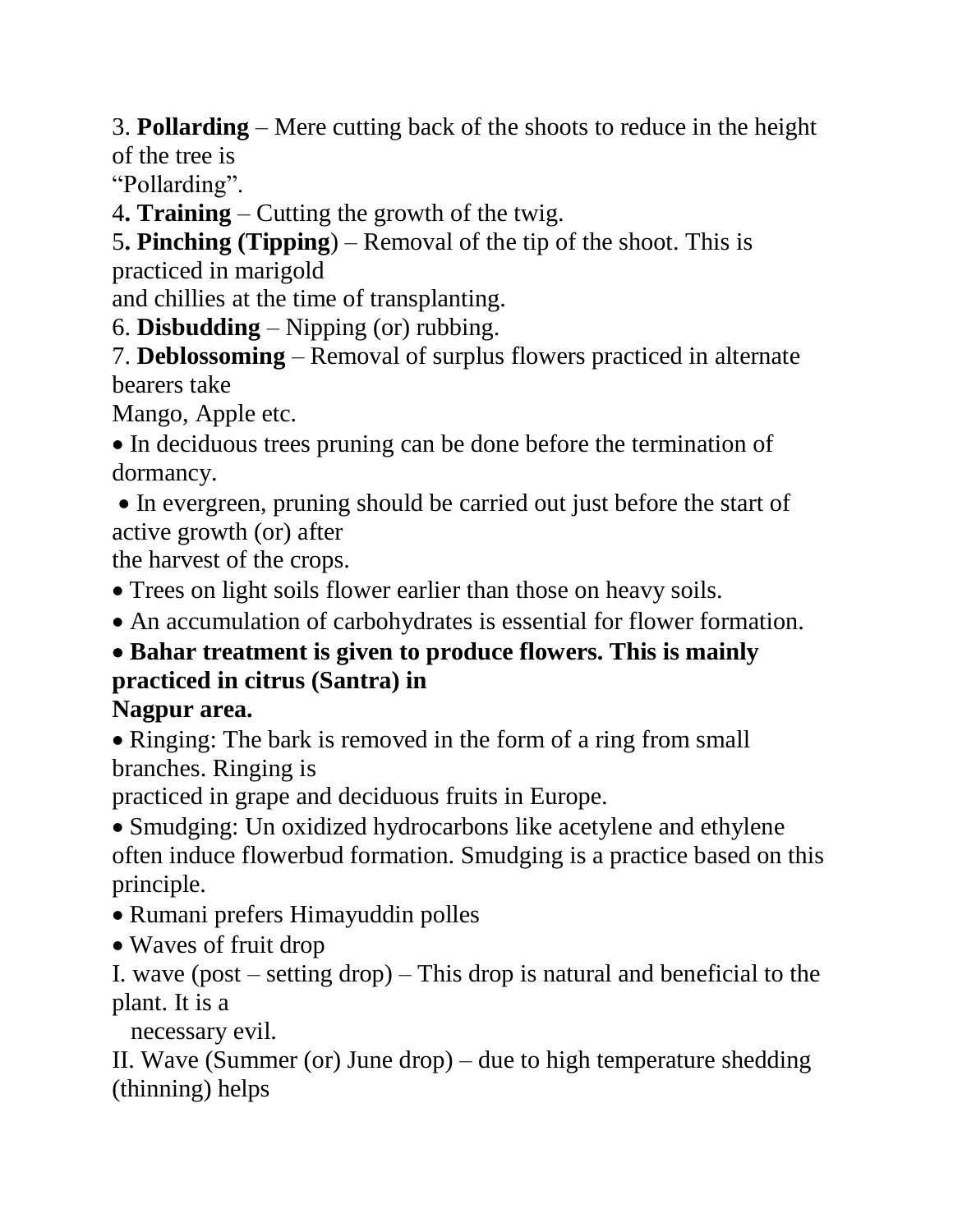the remaining fruits on the tree of increase in size.

III. Wave (Pre-harvest drop) – Cause heavy losses.

• Late rains may prolong the vegetative growth and delay (or) reduce flowering as in

 Mango. It can be remedied by drying out the soil by deep ploughing and probably by

artificial inhibition of growth by growth inhibitors (Cycocel B9).

#### • **The phenomenon in which an asexual reproduction process occur in place of the normal**

**sexual reproduction – Apomixis**.

#### •**A narrow croatch can be widened by pruning the branch to an outer bud.**

- Light intensity refers to the concentration of light waves.
- The quality of the light refers to the length of wave.
- For cold storage mature fruits while for waxing ripening and immature fruits are

harvested for smoke ripening.

- Colour of seeds is a guide of maturity in pears and in certain apples.
- •**"Penetrometer" measure firmness as an index of maturity.**
- •**Acidity and as tringency gradually disappear during ripening.**

• Aroma and taste together constitutes the favour. The aroma is cause by the formation of

ester.

•**During the time of ripening the rate of respiration reaches a peak and then decline. This**

**peak is referred as "Climteric".**

**Eg: Banana, Mango.**

•**'Avocado' ripen only after harvest and also 'Panchavarnam' Mango veriety.**

•**Ca carbide pellets placed for uniform yellow colour development also causes loss**

**brightness of colour.**

•**"Ethrel" is the ripening hormone most commonly employed for artificial ripening of**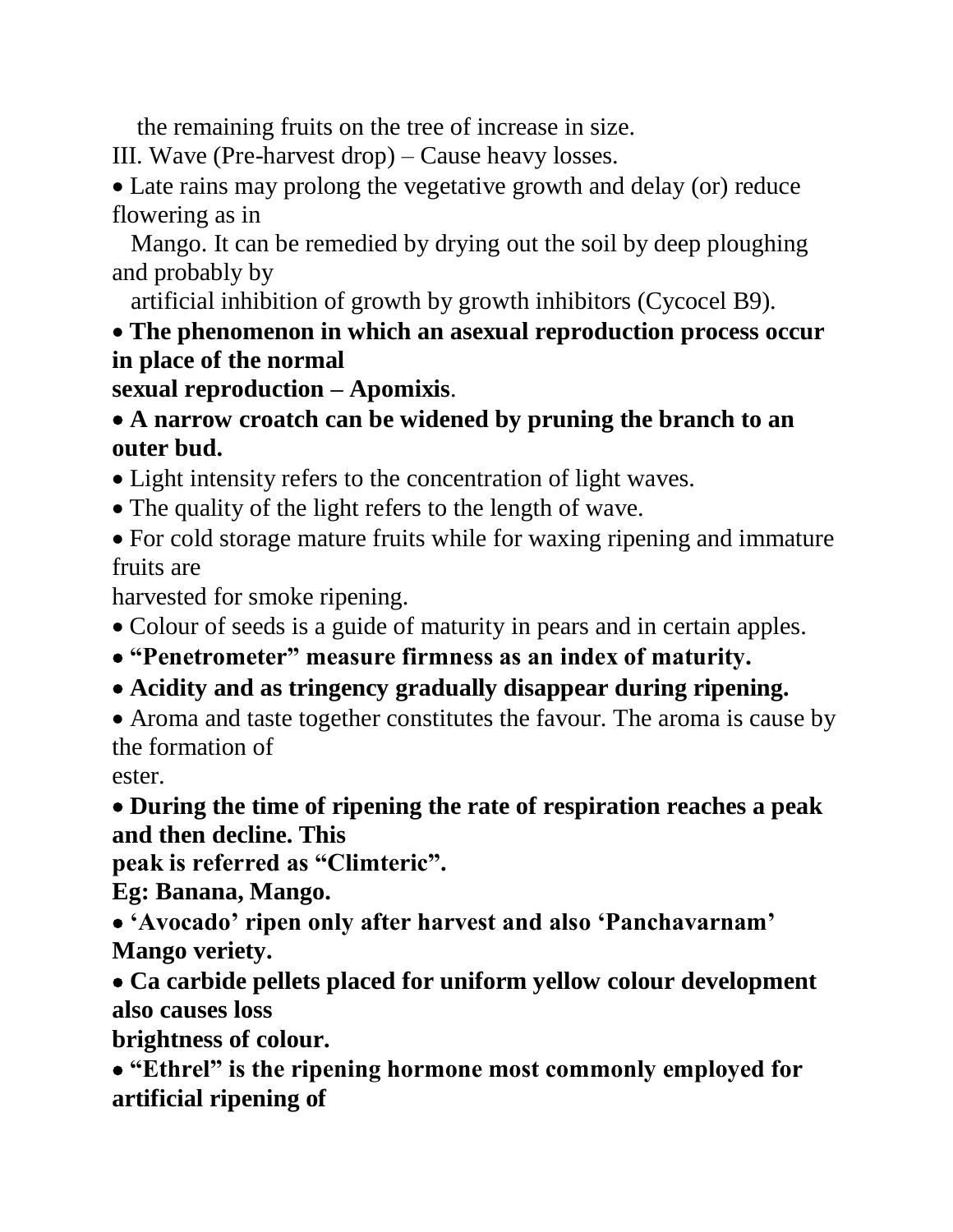#### **fruits.**

• Pre cooling is done to make the fruits to acclimatize for the low in cold storage chamber.

- •**Brown heart: When CO2 increases in the storage atmosphere.**
- Hot dry winds at blossoming time prevents "Pollen germination".
- The fruits of sweet orange are juicy and thin skinned if sour orange is used as a root

stock.

- Exposing of fruits to gamma ray Irradiation.
- Toughening of the skin in citrus fruits for loss susceptibility to injury is called as

# **"Qualiting".**

- The storage malady that occurs when immature fruits are stored in "Browing".
- •**In Bryophillum propagation through "leaf cutting".**
- **pH** for horticultural crop  $-6 7$ .

• The plant with slender and succulent stems to support in except position are vines.

# **MANGO**

#### **Krishna is the leading district in Mango production in Andhra Pradesh**.

Mango: *Mangifera indica* F: Anacardiaceae 2n = 40

- Ripe mango is rich source of vitamin A and C.
- Baneshan leading commercial variety Succeptible to mangohoppers.

Rumani – Attractive commercial table variety.

Neelum – Suitable for long distant transport

# **Alphonso – Leading commercial variety of Maharashtra**.

• Cherakurasam – Suitable for cultivation in drylands.

• Polyembryonic varieties – Bappakai, Goa, Bellary, Salem, Nilexwar dwarf.

Neelaeshan – Neelum X Baneshan.

Neeludin – Neelum X Himauddin

Neelgoa – Neelum X Yerramulgoa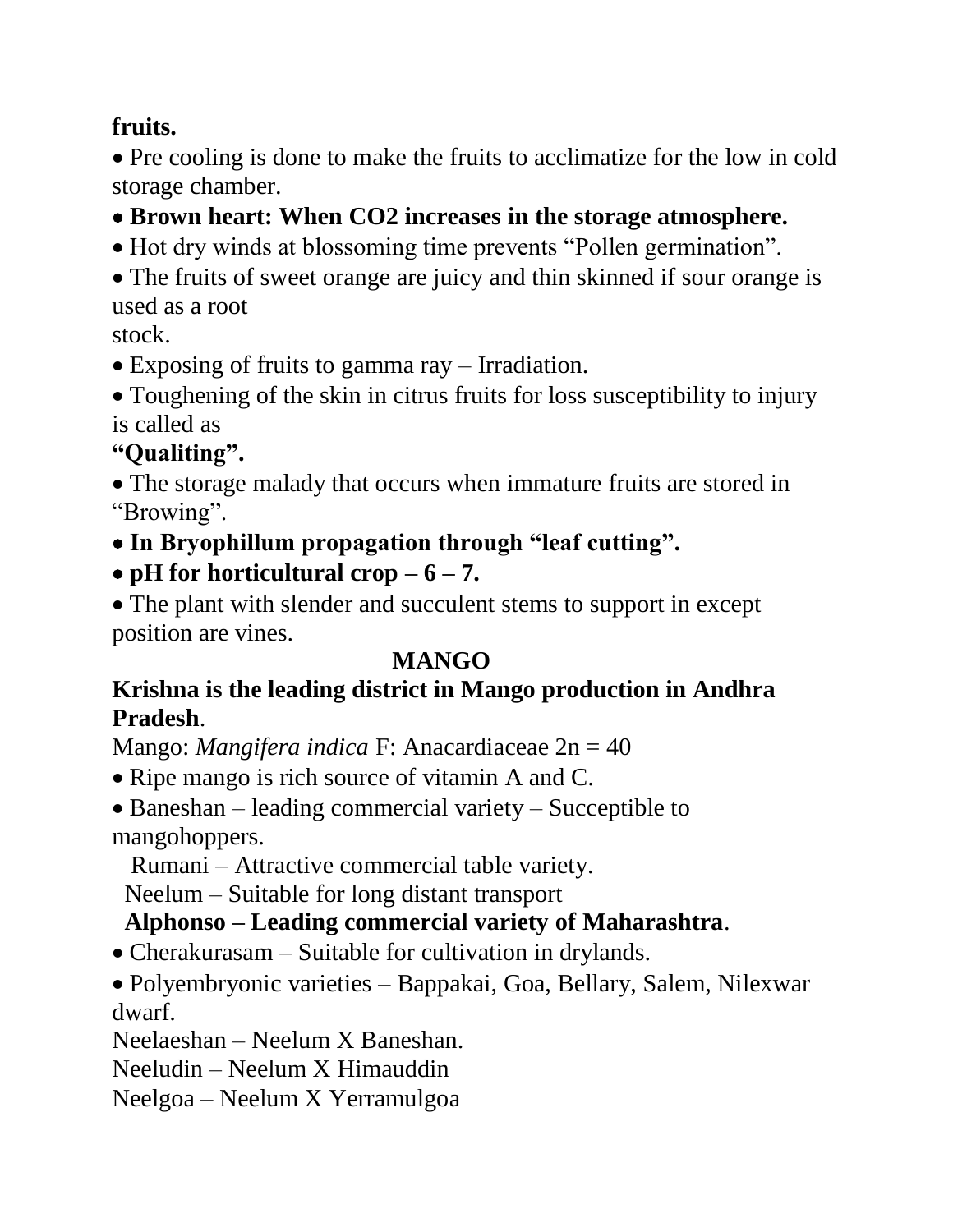• Swarna – Jahangir – Chinnasuvarna rekha X Jahangir

A.U. Rumani – Mulgoa X Rumani

Mallika – Neelum X Dashahari – by IARI.

• Table and juicy variety – Chinnasuvarna rekha

Early variety – Rajamani,

Late variety – Mulgoa.

Off season variety – Neelum., Banglora.

Pickle variety – Acharpasand, Tellagulabi.

Variety for preservation Baneshan, Banglore.

• Mulgoa is monoembryolic in India and is poly embryonic in "Florida" (USA).

- Sufficient heat during the ripening of the fruit.
- In "Kanyakumari" mango fruits are obtained all round the year.
- •**In arching of approach grafting is the principle method of propagation followed by**

**"Vineer grafting".**

• "**Kalepadi" variety is dwarfing stock and wild mango variety called "Ulima" (Ceylon) a**

### **prolific root stock.**

• Spreading variety – Peter.

• **Mango can withstand deficiency of "Phosphorus" but not "Potash".**

•**"Dashahari" produce high percentage of perfect flowers.**

• Neelum and Banglore are regular varieties.

• Malformation affects the vegetative shoot is called "Bunchy top".

• "Bhadran" variety of Uttar Pradesh is resistant and free form the Malformation.

# **BANANA**

Banana: *Musa paradisiaca* F: Musaceae Adams fig, Apple of paradise.

- **Heart – male bud.**
- •**Fruits are called "Fingers**".
- Poovan (Chekkarakeli) good keeping quality.
- Amruthapani best table variety.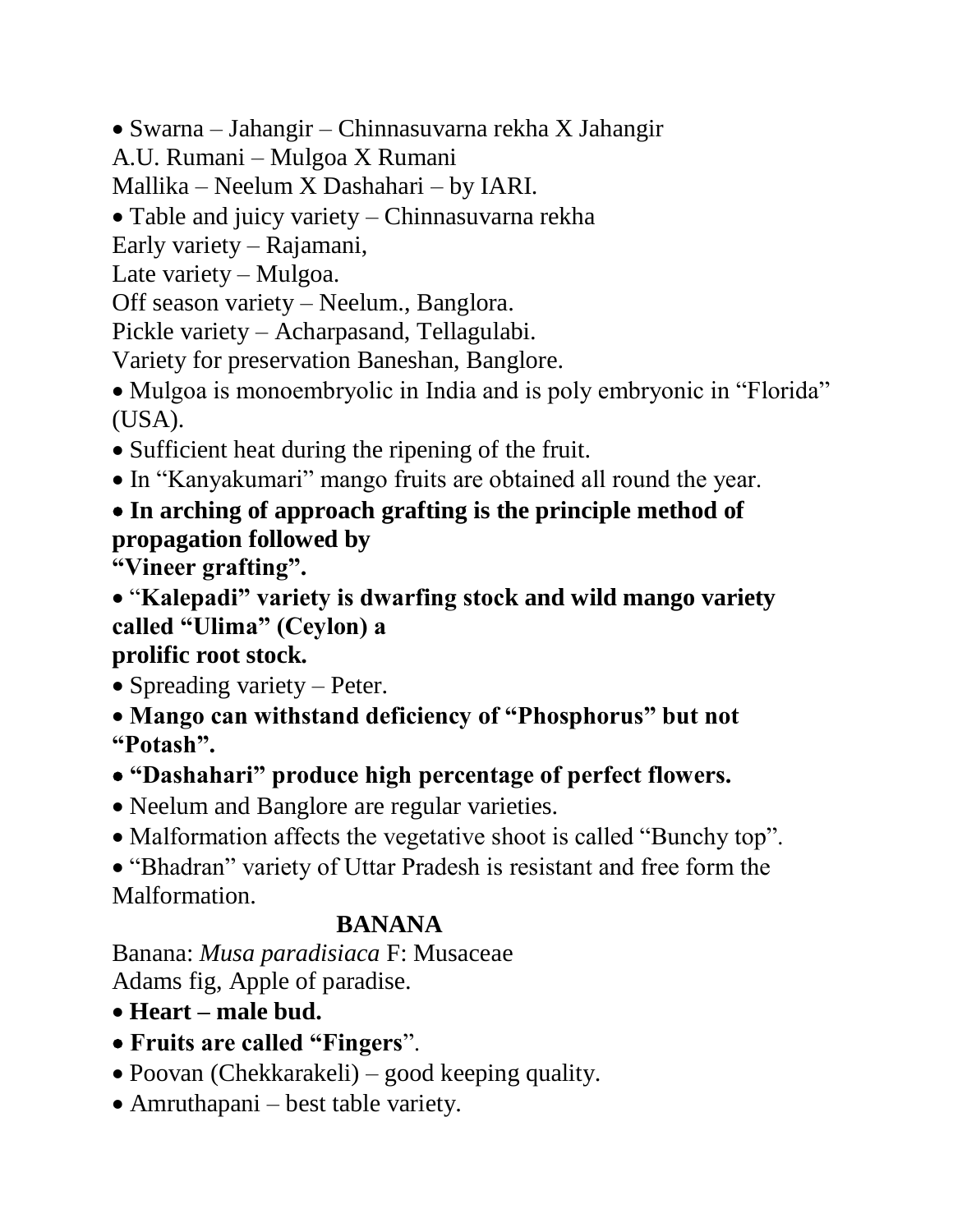- Tella Chakkarakeli best of banana in circars.
- Basrai Immune to panama wilt but suffer from bunchy top of disease.
- Nendran It is a dual purpose variety of great importance in Kerala.
- Hill bananas : 1. Virupakashi Perennial bananas
	- 2. Srumalai
- **Banana is propagated vegetatively through suckers and Rhizomes.**
- Removal of dry leaves is called "Trashing".
- •**Banana fruits develop "parthenocarpically" (seedless fruits**).
- **Removal of male bud of the inflorescence give 15% increase in yield**.
- Cutting of the pseudostem on a little above the ground "**Mattocking".**
- Basrai Immune to panama wilt and good.
- Poovan Resistant to panama wilt and good keeping quality.

### **CITRUS:** F: Rutaceae

- The special feature of citrus fruits is the presence of **"juice sacks".**
- Three generas: 1. Citrus 2. Fortunella 3. Poncirus.
- Sweet orange citrus sinensis; Acid lime C. aurentifolia

Lemon – C. limon; Mandarina - C. reticulata.

Rough lemon – C. jambheri; Vadlapudi orange (kichilli) – C. maodras patna.

Trifoliate orange – Poncirus trifoliate; grape fruit – C. paradisi.

- **USA biggest produce of citrus**.
- Florida produces 90% of the grape fruit in the world.
- Oranges grown in different parts of India are of two species.
- 1. Sweet orange
- 2. Mandarin orange.
- Varieties of sweet orange Sathgudi, Mosambi, Batavian.
- The mandarin group includes all types of loose Jacket oranges commonly called

"Santhra".

1. Sathgudi – Known as Chini.

<sup>2.</sup> Batavion – Yellow and green stripes due to "basketting" – pumello is the only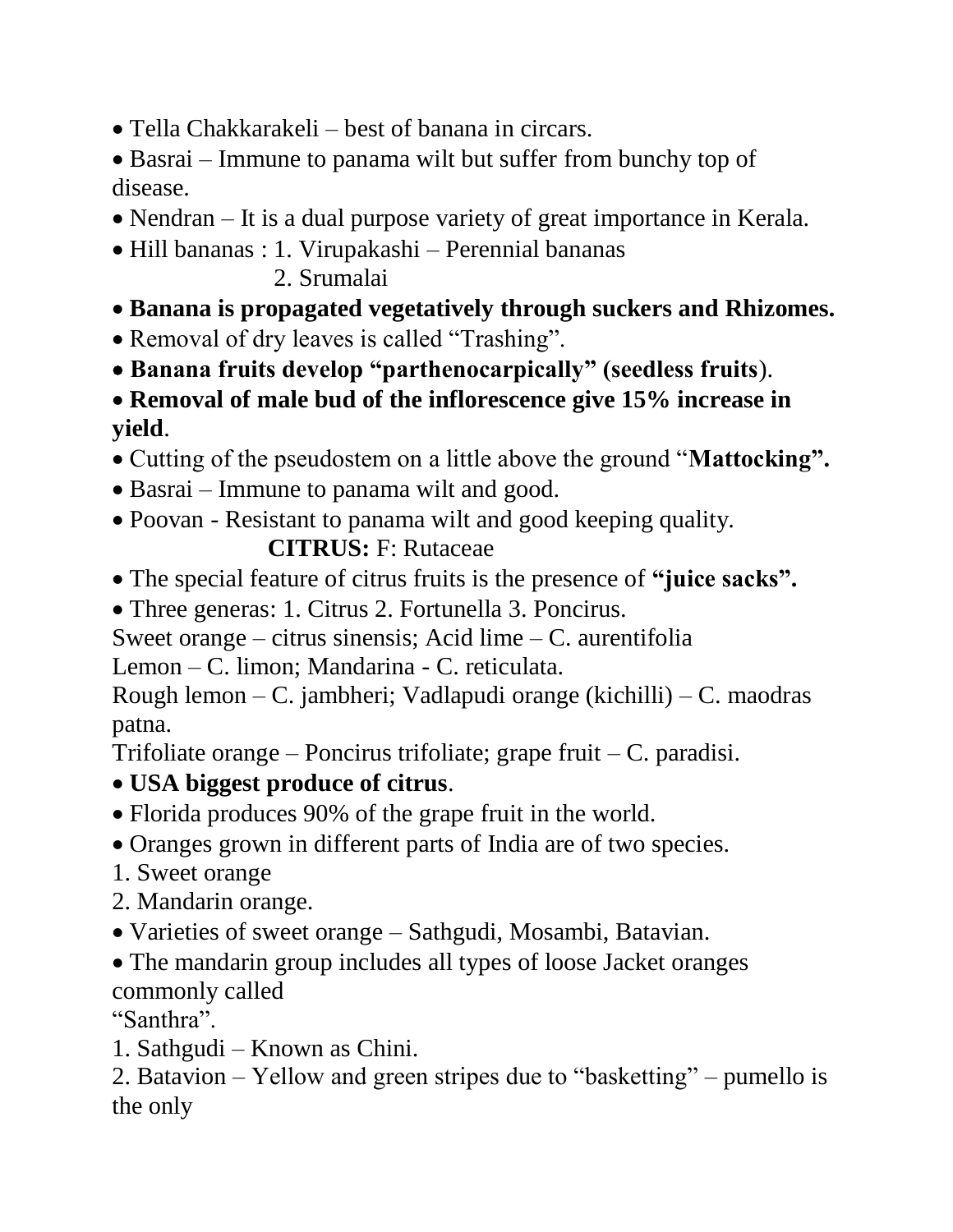monoembryonic.

• Exotic variety – Valencia late – Late variety – prolific bearer.

# **II. Mandarins:-**

- 1. Nagpur santhra: Finest of all mandarins.
- 2. Agency kamala: Variety from grown in Andhra Pradesh.

Exotic variety Kinnow – a hybrid resistant to sun burn with richer juice.

- **The only variety grown lime is called "Kagzi lime".**
- Tahiti lime is seedless.
- Rangpur lime is a hybrid between Mandarin and rough lemon.
- Seedless variety of lemon Melta, Lucknow; Italian.
- **Acid lime can stand heavy rains and resistant to high water level.**
- •**Vegetative propagation is shield budding (or) T. budding.**

### •**"Mandarins" are largely propagated by seed all over the country except Nagpur santhra**

which is the only budded variety.

• The most commonly used stocks for sweet orange and mandarins are Jamberi (Rough

lemon) and Karna Khatta.

- Karna Khatta is satisfactory root stock for grape fruit, Trifoliate orange
- hardest root

stock – dwarfing rootstock for sweet orange.

Rangapur lime used as stock for mosambi in Bombay region.

• For "Napur santhra" sweet lime is satisfactory stock.

• **Acid lime is commonly propagated by seed all over the country because the seeds.**

# **exhibit a high percentage of polyembryony**.

• Cultivation of solanaceous vegetables as inter crop may be avoided as this may

encourage the development of nematodes which may cause root damage.

- 1. Angam season September February 80% of total annual yield.
- 2. Gairangam July September 15% of total yield.
- 3. Edagaru March May

**GRAPE:-** Vitis vinifera F: vitaceae

• Largest produced fruit of the world.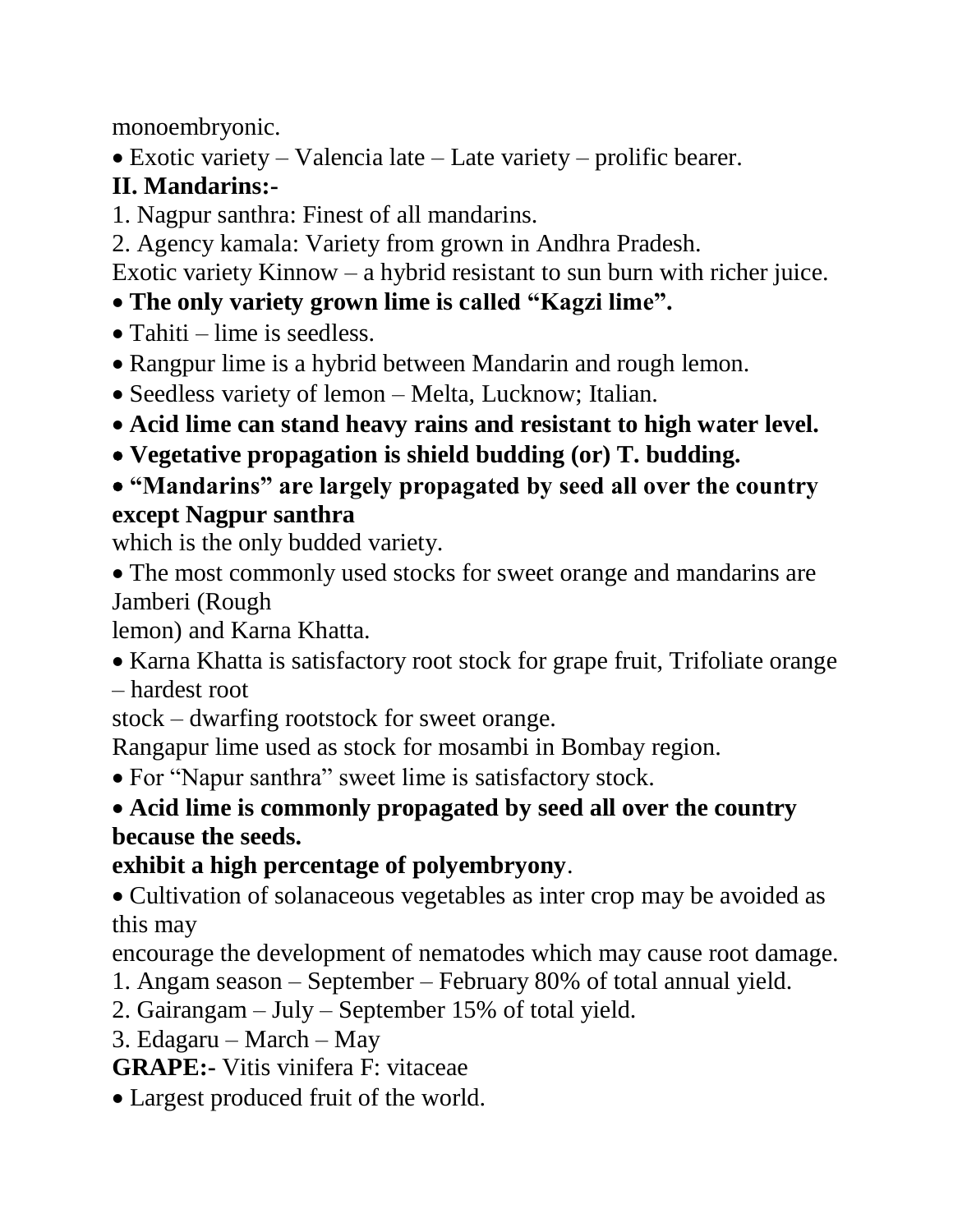- "Raisins" varieties are better dried and preserved.
- $\bullet$  Delphinidin

### • **Banglore blue is a hybrid between V. labrusca X V. vinifera (American grape) (European grapes)**

- Commercial classes of grapes :
- 1. Table grapes Arab E Shahi, Selection No.-7
- 2. Rasin grapes Thompson seedless,Kishmish
- 3. Wine grapes Carigune, Gross column
- 4. Sweet juice grapes Banglore blue"Gulabi"
- Canning group Thomspon seedless. Canner.
- **Grape is commercially propagated through 'hardwood cutting".**

# • **To avoid aphid problem it is propagated through 'budding'**. **Region Training Method**

- 1. Bombay -Deccan region Single stake system
- 2. Punjab and Haryana Kniffin system
- 3. Banglore region Madhurai regionHyderabad Pandal over head system arbour system

• In single stake system live stocks of erithrina indica are used to support the vines.

• Cardon system similar to kniffin system with the arms spreading in one direction only.

• Inflorescence is opposite to leaf.

# • **Spur – Aportion of the cane (or) ripened shoot left behind on the plant after pruning.**

• Fruit branches are borne only one fresh wood called "fruiting spur" of the current season.

# 1. **Summer (or) April pruning – Back pruning.**

Only a single bud left at regular intervals of the canes and these new develop into new

shoots. Such buds gives the foundation for the new crop and are known as

"Foundation spurs".

## 2. **Winter pruning (or) October pruning – Forward pruning 8-10 buds** left.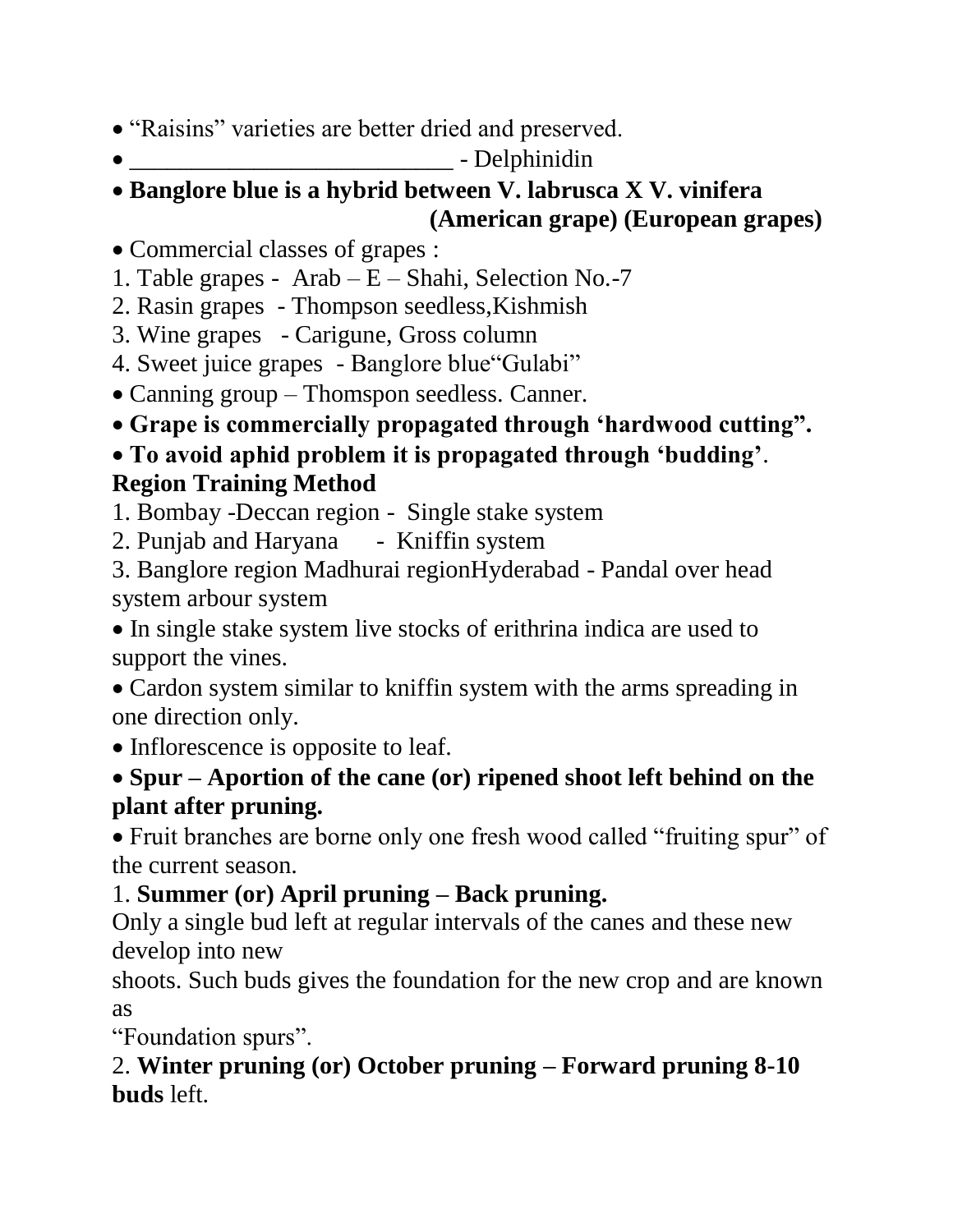• During through the cut surface called "Bleading".

**Guava:** Psidium gujava F: Myrtaceae

- Drink in case of guava called "Guava nectar".
- Alahabad safeda It is the most famous variety.
- Kohir Popular variety of Telangana.
- Seedless variety: Nagpur seedless. 2. Saharanpur seedless.
- Hybrids Safed jam Allahabad safed X Kohoir

## **Kohir safeda – Kohir X Allahabad safeda**

### •**Developed at RARS; anantharajpet – Red fleshed X Saharanpur seedless.**

• Bending the upright branches horizontally giving a drooping position. This method of

training is called "Bending".

- Flowering:
- 1**. February – Ambe bahar – Insipid**
- **2. June - Mrig bahar – Excellent quality.**
- **3. October - Hasthe bahar – Chance crop**.

### • **The stopping of irrigation and thus making the plant to undergo and consolidate their**

**food reserves in their branches is called "Bahar treatment".**

# **SAPOTA:** (Chiku) Achras sapota F: Sapotaceae

• Important : Commercial product – **gutta percha (chicklet**) – Which is the base for

# **chewing gum.**

Variety 1. Cricket ball, Dwarapudi, Pala, Banglore – grown in circars Kirthabatti – egg shape

Kalipatti – leading variety of Bombay.

Baramasi – Year round cropping variety.

#### •**Propagation – seeds, air layering (It is not used because** of granulation is problem).

- The root stocks commonly used.
- 1. Mimosops hexandra (Khirnee).
- 2. Madhuka latifolia (Bassia)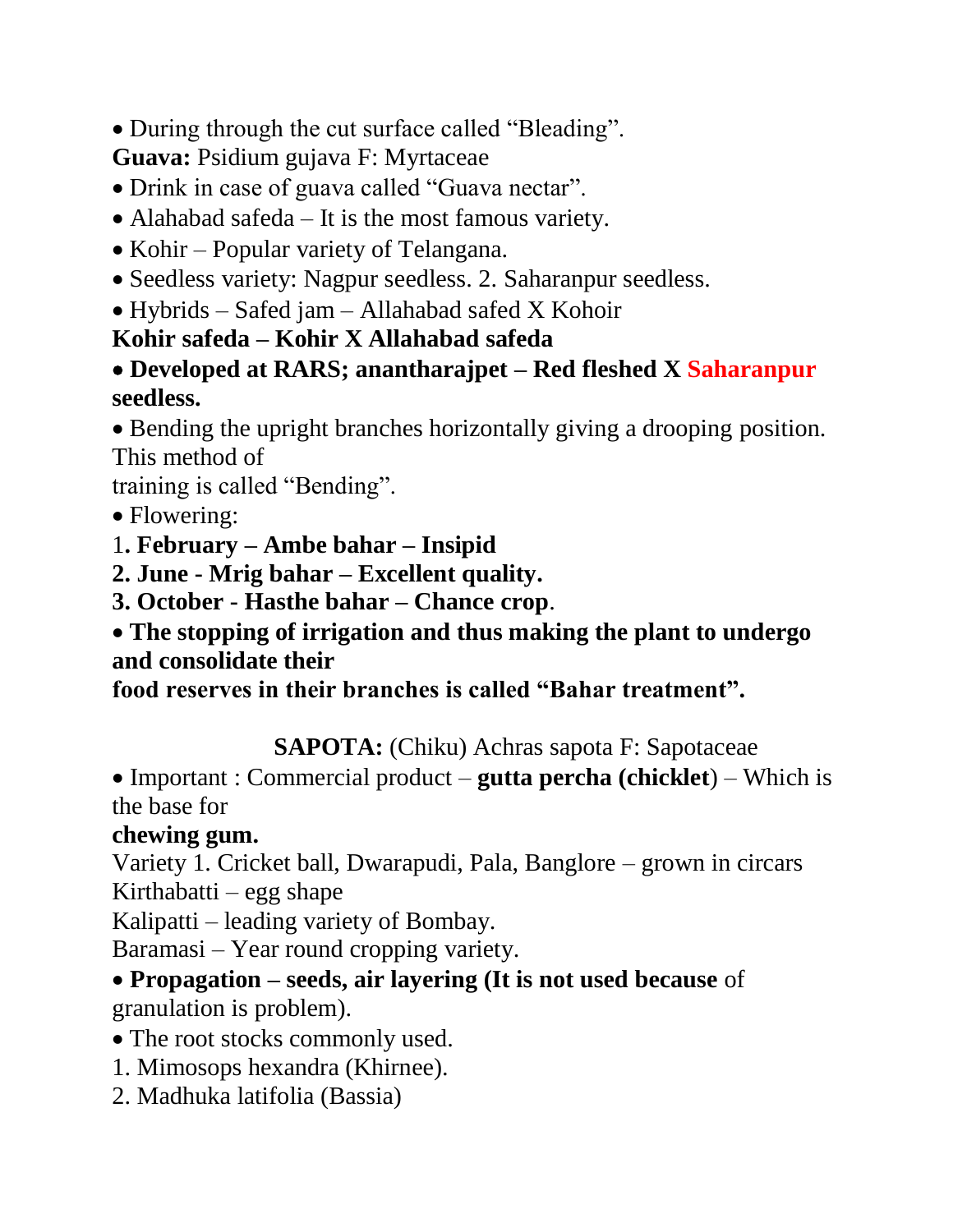**PAPAYA:-** Carica papaya F: Caricaceae Origin –

Mexico (Tropical America)

Varieties : Washington

- **CO-1 – Selection made in Coimbatore. Good for papain collection.**
- Solo: It produces plants with only female and perfect flowers.
- **Propagated through seeds.**
- •**One male plant for a group of 10 female plants (1:10).**
- CO-2 is an improved. Strain from Coimbatore exclusively for "Papain".
- Selection 7 produced on
	- **PINE APPLE**:- Ananas casmosus F: Bromeliaceae
- 3 types 1. Caynne group : Kew, Gaint kew.
- 2. Queen group : Queen High suckers bearing ability.
- 3. Spanish group : Red Mauritius, yellow Mauritius.
- Crops can tolerate partial shade.
- "Kew" is the leading commercial variety.
- Mauritius is a mid season variety
- **Propagations through suckers, slips (or) crowns**.

 **POMEGRANATE:-** Punica granatum F: Punicaceae

- •**The juice is useful for patients suffering from "leprosy".**
- The edible part of pomegranate is the juicy out growth of the seed called the **"Aril".**

Variety

• Alandi (Hard seeded variety); Dholka – Westindies.

In South India – Papershell, Masket red.

#### •**Seed propagation is common also through hard wood stem cuttings.**

- •**Boron deficiency cause cracking of fruits.**
- •**The Mrig bahar crop is more susceptible to fruit cracking.**
- Tree begins fruiting in the fourth year.

 **FIG:** - Ficus carica F: Moraceae

•**They stimulate blood production and are useful for preventing acute anemia.**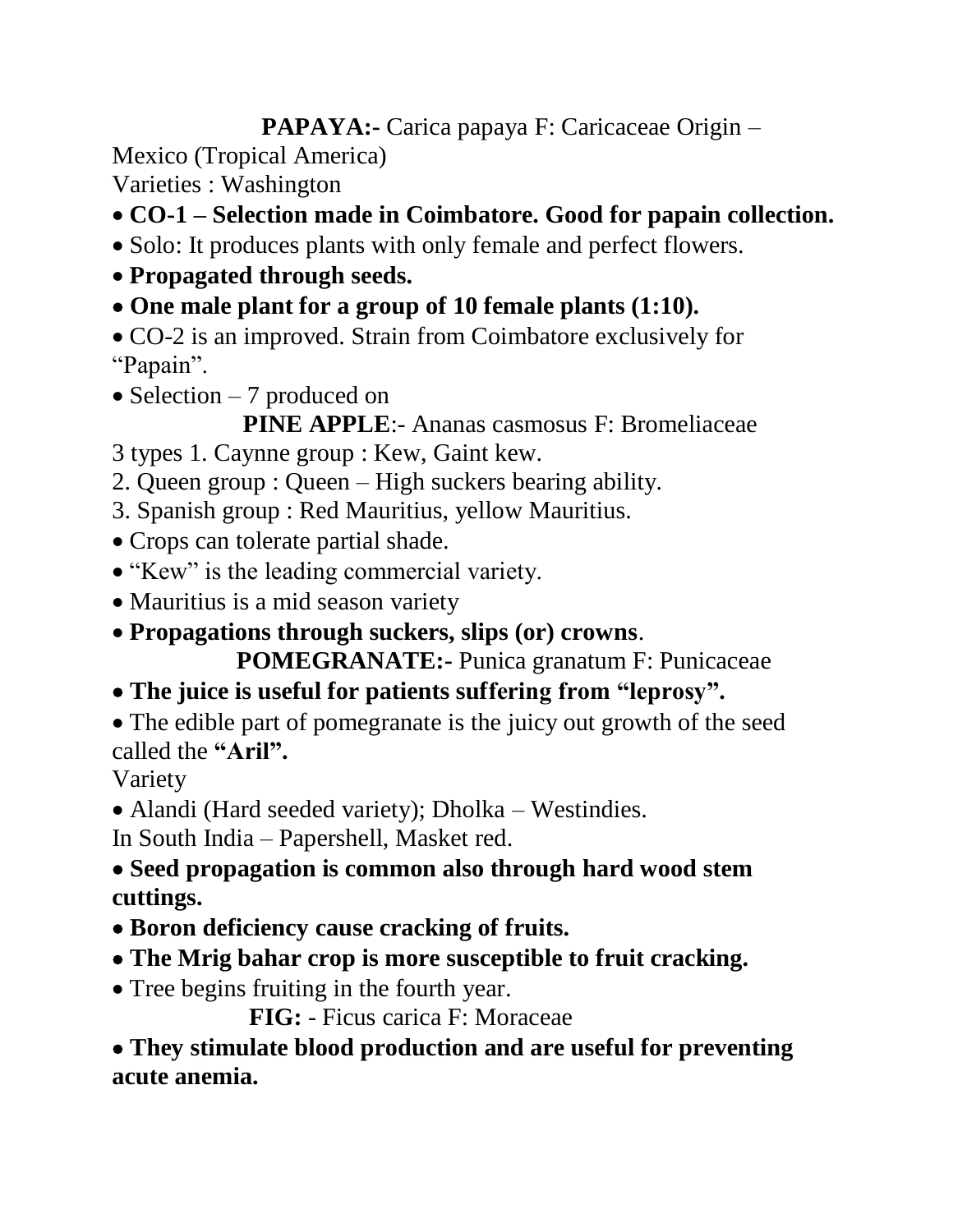#### •**At the apex of the fig is a small opening known as "eye".** Varieties:

#### 1. Caprifig (Wild fig) – both male and female flowers. **Short style female flowers are**

# **adopted for the laying of egg by fig wasp** (Blastopl age).

- 2. Smyrna fig.
- 3. Common fig Capable of developing without pollination.

• Poona – The variety belong to common fig (or) Adriatic fig type. It is bell shaped variety.

### •**Propagated by hard wood stem cutting.**

```
 PHALSA: Grewia subinaequalis (Bush phalsa) F:
```
Tiliaceae

G. asiatica (Tree phalsa)

# • **Phalsa is grown mostly from seeds.**

**BER:** Ziziphus jujube F: Rhamnaceae

- Propagation of superior varieties by "Shield budding".
- "Dodhia and Banarsi" varieties are commonly cultivated in Rayalaseema.
- Dodhia variety is said to be resistant to fruitfly attack.

```
 Jack fruit : - Artocarpus heterophyllus F: Moraceae O:
```
# India

• It gives the largest fruit, which are borne on leafless stalks arising from the trunk.

• Male and female flowers of jack are borne in separate drooping "**catkins".**

- Variety: Rudrakshi, Singapore (or) Ceylonjack.
- Carambola: Averhoa carambola F: Oxalidaceae.
- Some fruits the fruit is used as a substitute for tamarind in cooking.
- Passian fruit : Passiflora edulis F: passifloraceae
- Variety : yellow variety, Purple variety.

Amla : Anola, Indian gooseberry: phyllanthus emblica (or) Emblica officinalis

F : Euphorbiaceae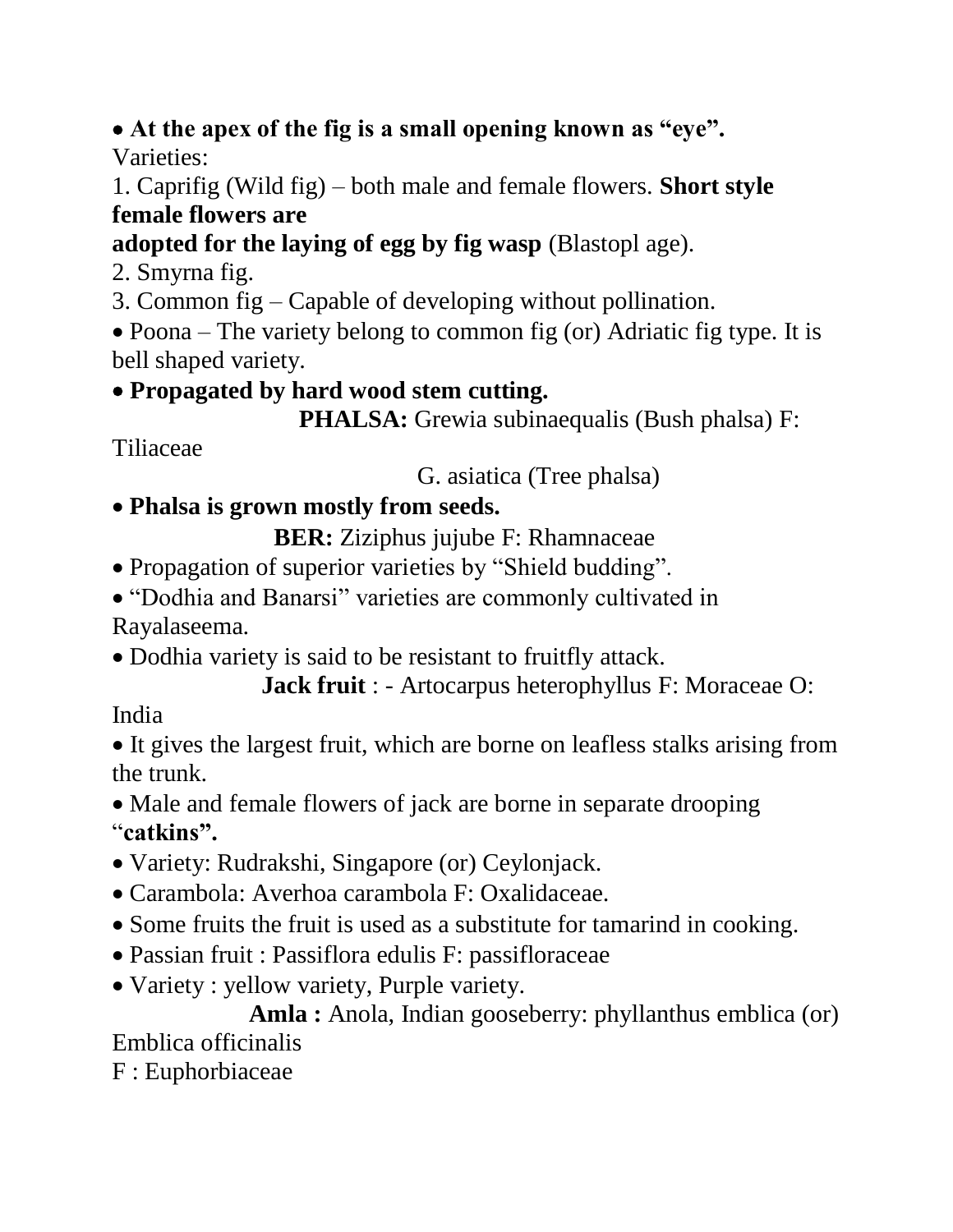#### **Jamun:** Indian black berry : syzygium cumini F:

Myrtaceae

 **Apple:** Malus sylvertsis F: rosaceae

• Variety 1. Diploids – (self fruitful) - Red delicious, Yellow delicious, Jonathan.

2. Triploids – (self unfruitful) – Baldwin, Beauty of both, Cox's orange pippin.

- "Ambri Kashmiri" is indigenous to Kashmir valley.
- The **presence of lime in the soil is good for apple cultivatio**n.
- Generally propagated by budding (or) grafting.
- "Malling ix" dwarfing root stock in popular.
- The tree should be trained to modified leader system.
- Some apple trees bear fruit on short crooked growth called as "Spurs".

**Pear:** Pyrus communis (French pea) (or) European pear – persistant calyx.

F : Rosaceae. P. pyrifolia oriental pear.

- Most of variety are self unfruitful.
- Variety : 1. Bagu gosha Excellent canning variety.
- 2. Gost baghu Better keeping quality Longest variety in Kashmir.
- Nashpati self fruitful.
- Propagation by "Shield budding".
- To produce **dwarf pear, trees. Quince 'C' rootstock is used.**
- Intermediate root stock old home.

 **Peach**: prunus persica F: Rosaceae

• All variety are self fruitful, except the variety **"J.H. Hale" which is male sterile**.

- 1. Elberta wider climatic adoptability.
- 2. Alexander.
- Propagated by "Shield budding" plum is the better rootstock.

**Plum:** Prunus domestica (European plum)

P. Salicina (Japanese plum) F: rosaceae

- Variety : Santarosa, Victoria.
- Propagation by shield budding.
- Wild apricot (Zardalu) is better root stock.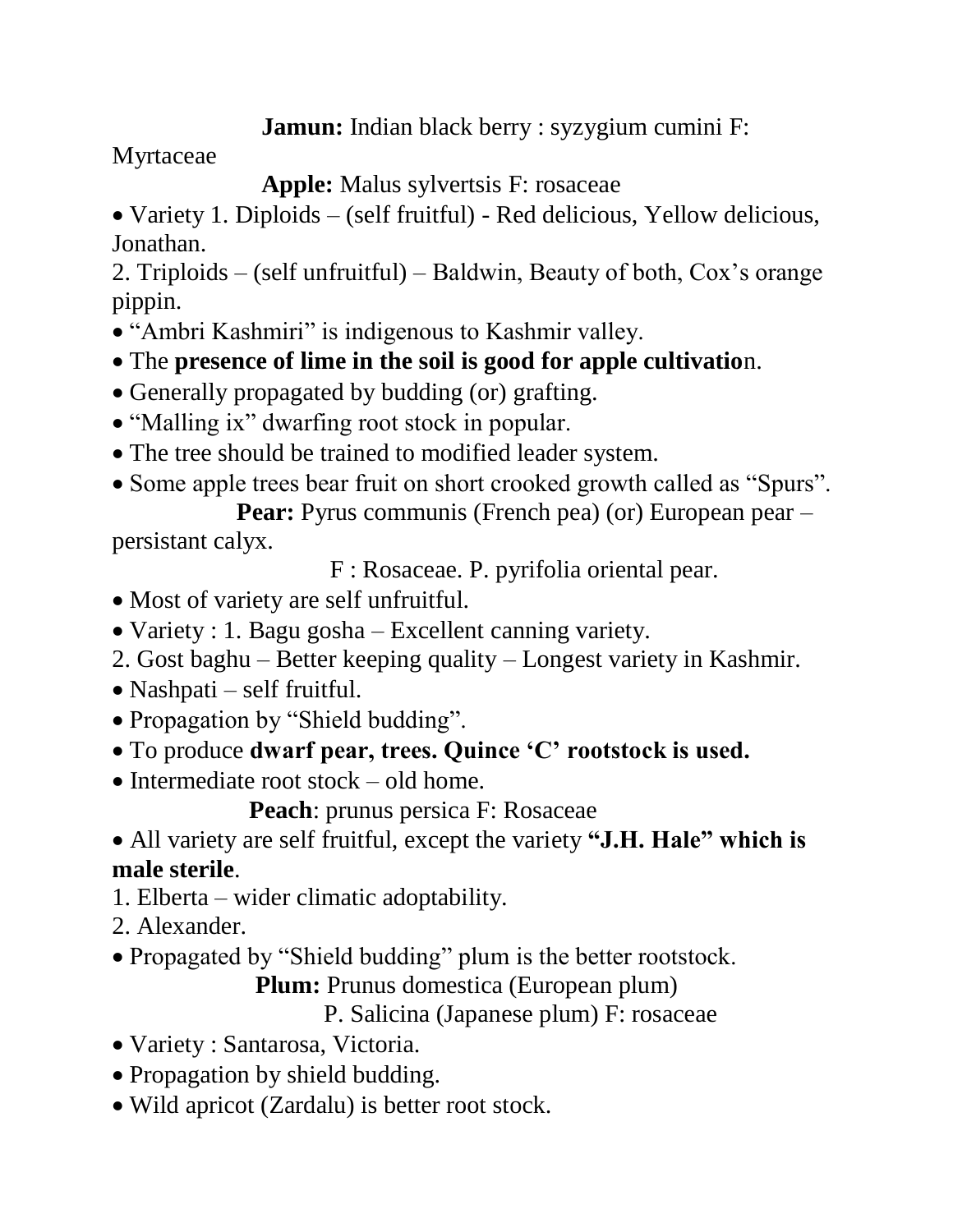#### **Apricot:** Prunus armeniace F: Rosaceae

• The wild apricot called "Zardalu".

 **Cherry:** Prunus avium F: Rosaceae

• Sweet cherry used as desert.

• Sour cherry – P. Cerasus used for cooking and canning. Bits: -

• Hydrophillic colloids are derive from proteins.

• Non climacteric fruit – citrus, apple.

• A mild injury caused to the vessels to stimulate resting buds – Notching.

• Two (or) more buds if developed of the same node of a fruit trees the buds are called

"accessory" buds.

• While planting cutting in the nursery bed root polarity has to be maintained.

- •**Pollen supply – polliniser.**
- It is very important with root cutting to maintain polarity.

**Tomato :** Lycopersican esculentum F: Solanaceae O: Mexican regions of tropical America.

### •**Determinate type terminate in a flower bud and called 'self topping' (or) self pruning.**

Eg: Pusa early dwarf;  $CO - 1$ .

• Indeterminate types terminates in a vegetative bud and often requires staking.

Eg: Pusa ruby, Best of all Sioux.

• Intermediate – Semi dwarf.

Eg:  $S - 120$ , Roma.

Small fruited Tomato – L. pimpinellifolium

•**Tomato has a yellow pigment – "carotene" and red pigment "Lycopene".**

- •**Varieties by IARI.**
- Pusa ruby Sioux X Improved meeruti X Red cloud.
- SL 120 : A nematode resistant variety.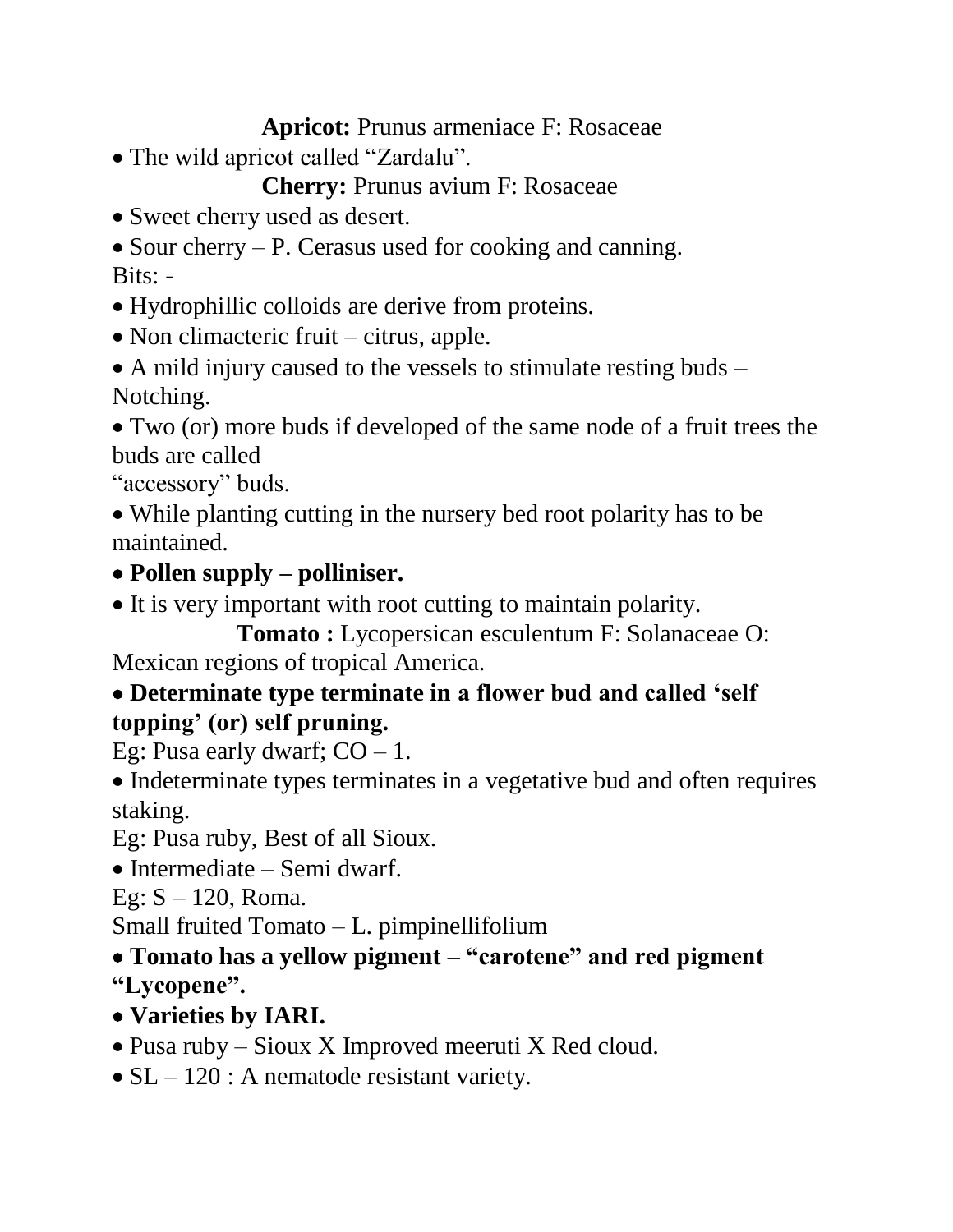- Pusa red plum escalentum X Pimpinellifolium
- Roma for processing.
- F1 hybrids Pusa ruby X Best of all.

### •**Boron – to prevent fruit cracking; Zinc for higher ascorbic acid content.**

• A period of drought followed by a sudden heavy watering during the fruiting period may

cause "cracking of fruits". Boron deficiency also cause "cracking of fruits".

- •**Extraction of seeds.**
- **1. Fermentation method.**

**2. Acid (or) alkali method – Avoid discolouration – Acid method is quick and more**

**commonly used.**

• **Intermediate deficiency of soil moisture and deficiency of calcium may cause "blossom**

**end rot".**

- •**"Sioux" is resistant to growth cracks.**
- •**"Catface" is an advanced stage of "blossom end rot".**
- •**Root – knot nematode is a common problem in "light red loams".**
- CO-3 (Maruthum) is a mutant variety.

 **Brinjal:** Solanum melongene F: Solanaceae O: India

- •**"White brinjal" is said to be good for "diabetic patients".**
- Based on the length of the style four types of flowers.
- 1. Long style
- 2. Medium style.
- 3. Pseudo style.
- 4. True (or) short style.
- Long and Medium Swollen ovary fertile.

**Pseudo and short – rudimentary ovary – do not set into fruits.**

# •**S. auriculatum was found immune to little leaf virus.**

Variety:

Pusa purple long – Ratooning variety.

Pusa purple round – Rest to shoot borer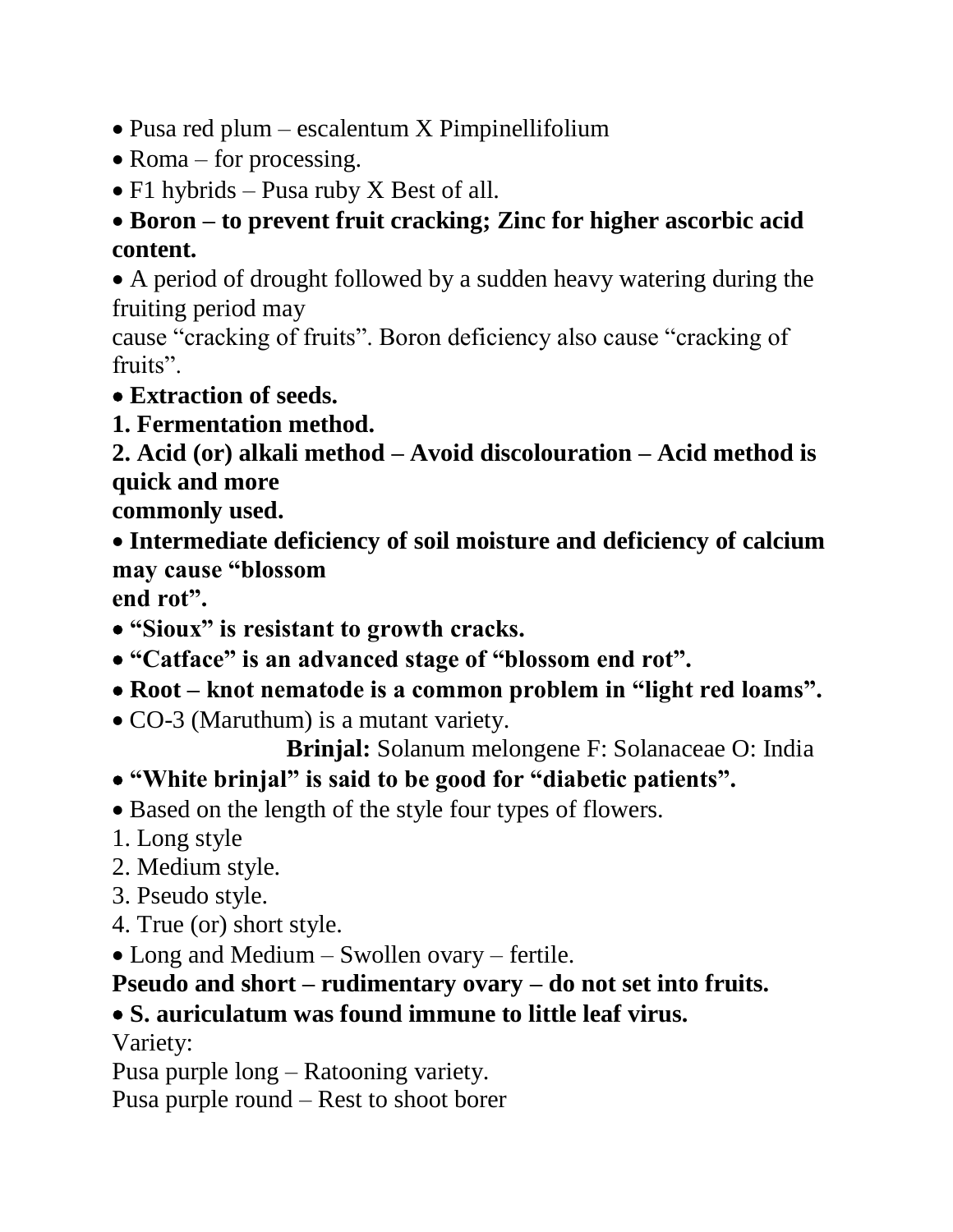Pusa purple cluster – Rest to bacterial wilt.

• Bagyamathi – A.P.A.U. variety.

Akra kusumakar; Arka nauaneeth – Hybrid = IHR22-1-2-1 X supreme.

Pusa purple long X Hyderpur – Pusa anmol – F1 hybrid.

 **Chilli**: - Capsicum annum Bellpeper: C. fruitscens O: Peru

# • **Alkaloid – Capsicin; Red pigment – Capsathin**.

• Variety: Sindhuri, N.P. 46A, Pusa jwala – root to mosaic and leaf curl. Kiran – Rest. To thrips.

• Male sterility was observed in G2 – strain at lam; Guntur.

 **Bhendi (Okra):** Abelmeschus esculentus F:

Malvaceae O: South Africa

• **The extract obtained from the plant by seeking in water is used as a clarifier in the**

**manufacture of jaggery.**

• **Fibre formation in the pod from 5th to 6th day of formation and a sudden increase in fibre**

# **content may be seen from 9th day.**

• Variety: Selection  $-1 - 1$ ; highly rest. To yellow vein mosaic virus (YMV)

Pusa – Sawani: Tolerant to YVMV

Pusa – Makhmeli: Sus. To YVMV

- •**Abelmoschus manihot – wild species immume to YVMV.**
- •**I.H.R.20-31 retain its tenderness upto 10th day.**

 **CUCURBITS**: Summer vegetable, Monoecious, F:

Cucurbitaceae.

- **Dioecious cucurbits: Coccinia and pointed gourd.**
- •**Fruit is "pepo".**
- •**Bitter principle – cucurbitacin (Mono glycoside).**
- •**Gibberellic acid induces maleness**.

 **CUCUMBER**: cucumis sativus O: India

- Variety : Japanese long green; Straight eight, Chine IARI. I.I.H.R.: Gemini excellent for salads.
- IARI recommended F1 hybrid 'Pusa samyog'.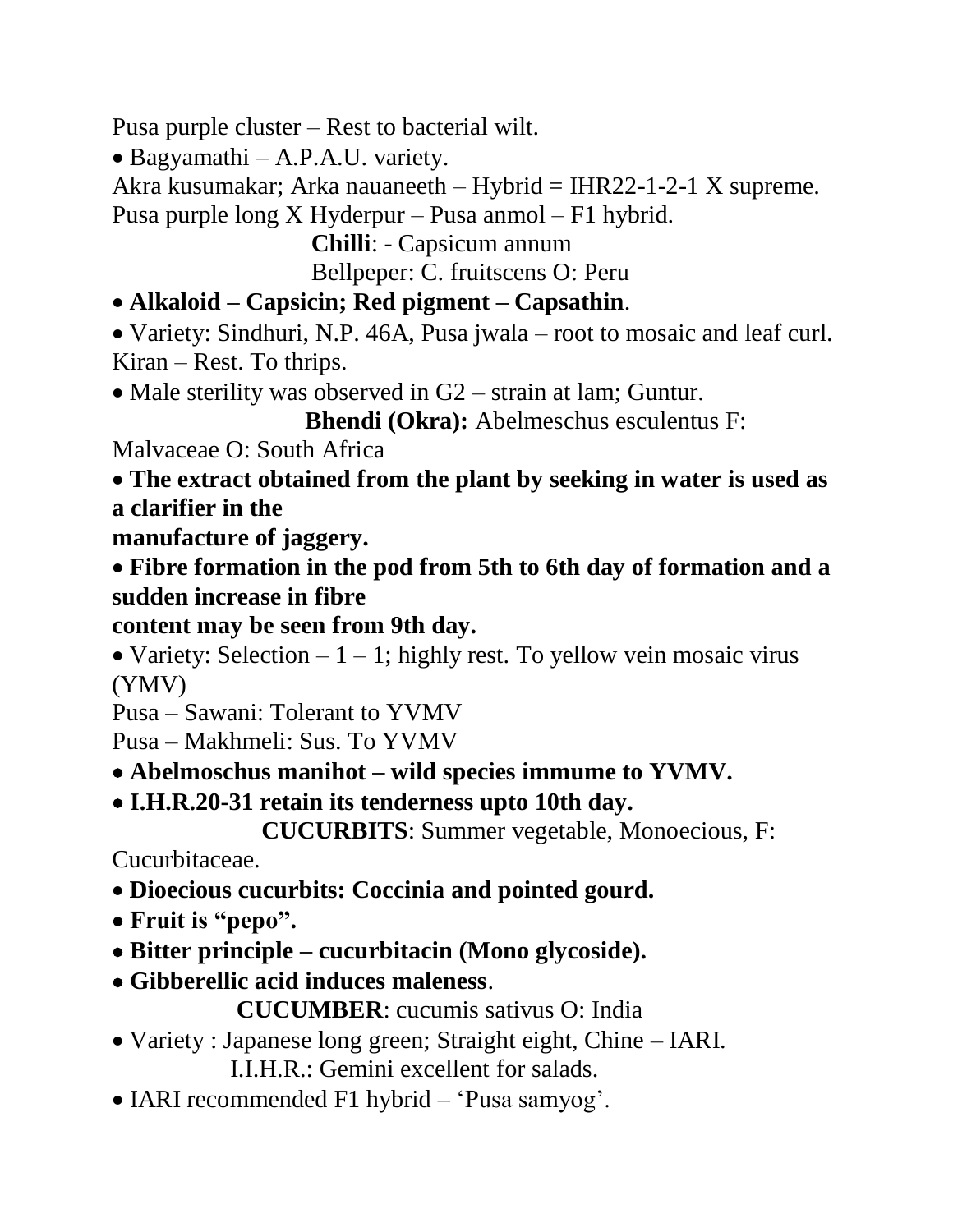• The fruit maturity in cucumber is judged by the size but not the age of the fruit.

• **Lower temperature causes "blemishes".**

 **PUMPKIN AND SQUASHES**: cucurbita moschata

• Variety: Akra suryamukhi – rest. To common pest of fruit fly Arka Chandan.

• IARI : F1 hybrid – Pusa alankar.

Gourds: O: India

•**Ash gourd when ripe is used for sweet meat known as "Petha and Pethamash cakes".**

**1. Bitter gourd. 2. Bottle gourd are rich in Iron.**

- •**Sponge and ridge gourd contain gelatinous principle "Luffein".**
- •**Ridge gourd variety "Satputia" is a "hermaphrodite**".
- Pointed gourd and coccinia (Semi perennial vegetables)

 **COCCINIA** – coccinia indica

# • **Propagation through "Vine cutting" is the best method.**

• Chow – Chow: Perennial vine – Vivipary.

# **MELONS:**

Round melon – citrullus vulgris O: India

Water melon varieties – IARI

- 1. New Hampshire midget from U.S.A.
- 2. Ashaki yamato Tetra ploid X diploids seedless.
- 3. **Sugar baby.**

# •**"Tetra 2" is a stable tetraploid variety**.

# IIHR:

- 1. Arka jyoti: Hybrid between an American and Indian variety.
- Muskmelon and Snap melon when mature slips out easily form the vine leaving a circular

depression. This is known as "full slip stage"

 **COLE CROPS**: F: cruciferae.

• Cole crops are developed from wild cliff cabbage known as "Cole worts".

• Cabbage: Brassica oleracea variety Capiteta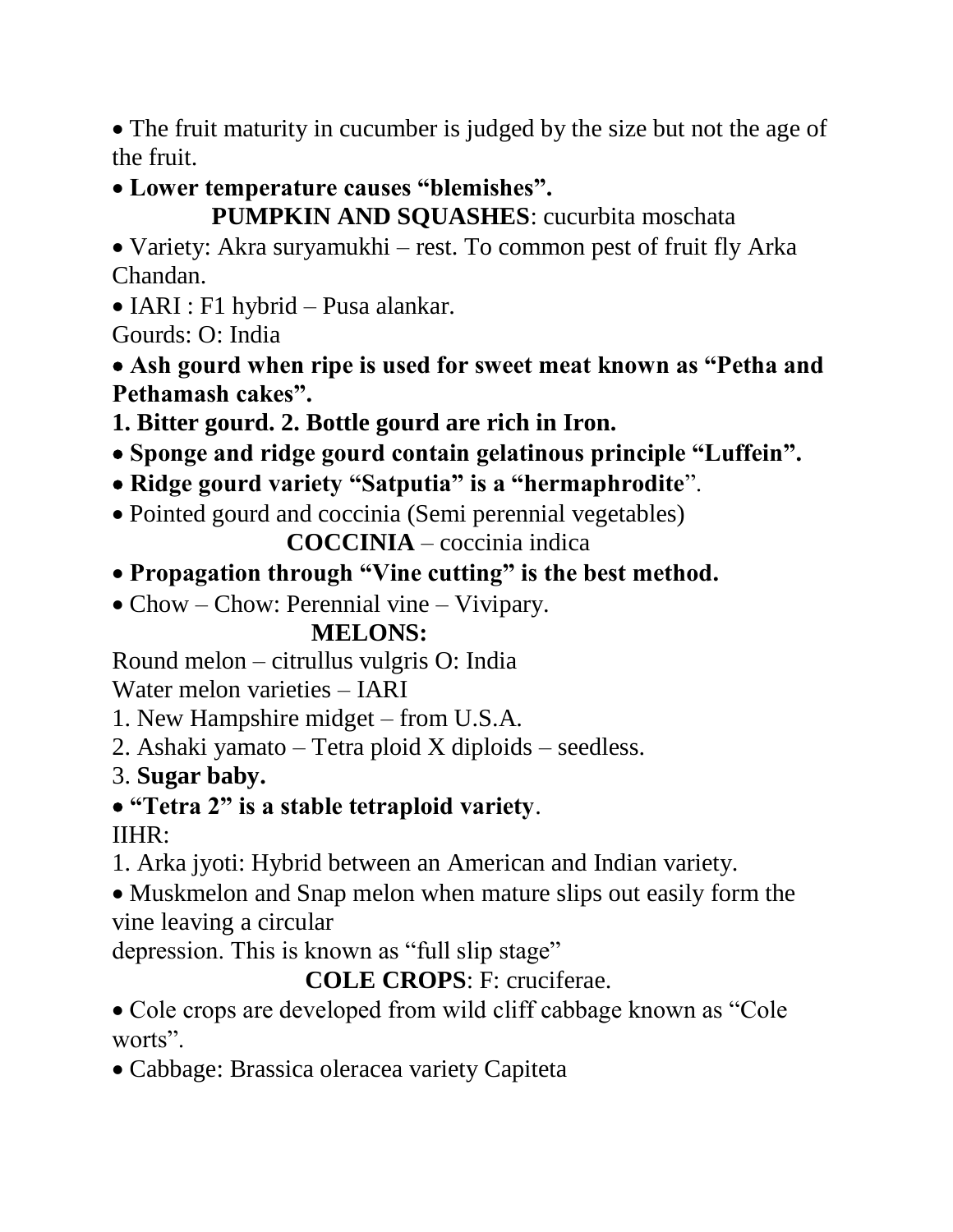#### •**Edible portion – leaves covering a terminal bud is known as "Head**"

- Variety:
- I. Round head types:
- a. Golden acre b. Pride of India.

#### •**The cabbage varieties with large close head and wrinkled leaves are referred to as "Savoy cabbages".**

• Pusa drum head (IARI) is a selection from Japanese variety "EC6774".

• Sudden heavy irrigation after a long dry spell may cause "bursting of head".

• Seed production:-

1. Head intact method: only across cut is give to facilitate the emergence of the flower

stalk.

2. Core intact method: Outside leaves are removed only the central portion is left.

3. Stump method: Head is removed and only the stump is left.

• The last two methods give higher yields of seed.

# **CAULIFLOWER:** B.O Variety: botrytis

• Edible part – Curd.

Early variety – Pusa kathi

Mid season variety – Snowball, gaint snow ball, patna main crop. Late variety – Snow ball -16.

# • **Cole crops at high temperature regions produce "Sinigrin" compound which gives**

**Bad odour**.

- Cauliflower crop often shows the deficiency of boron and Mo.
- •**The curd is protected against sunscorch and yellowing by covering with outer leaves**

**which is known as "Blanching**".

- •**Whiptail is caused due to the deficiency of 'Mo' in acidic soils.**
- •**Browning is caused by boron.**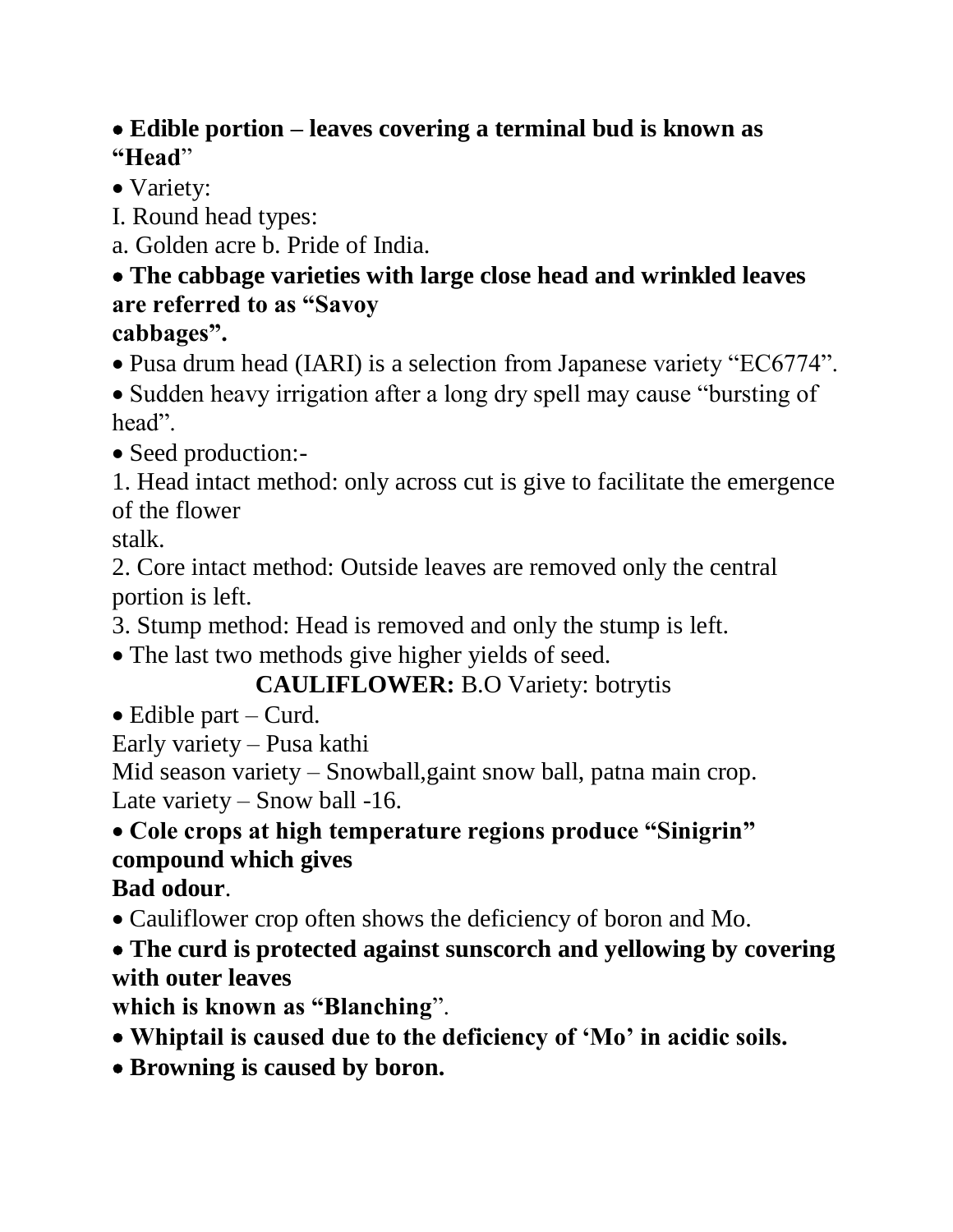•**Deficiency of nitrogen cause "buttoning" (development of small curds).**

- •**Planting of early varieties in the late season also cause.**
- •**Blindness is due to low temperature.**
- The flowers open and develop into 'Siliqua''.

Knol – Khol: B.O. Variety : gongylodes.

- Edible part Knob (Enlarge stem)
- Variety : White Vienna; purple Vienna.
- Sprouting broccoli: B.O. variety: italic. Edible part Head.
- Variety : Bronzino A purple variety of the heading type.
- Brussels sprouts : B.O. Variety : gemmnifera

Edible part - sprouts

- Beans and Peas: F: leguminasea
- Peas are hardy Beans, warm weather except brood bean which is hardy plant.
- French bean: Phaseolus vulgaris O: South America.

# • Three types **1. Dwarf bush type – day neutral plants**

 **2. Semi pole (or) Runner type – Short day plants. 3. Pole type – long day plants.**

Jampa variety : littering habit.

• Variety : Pusa parvati – developed through 'X' ray irradiation contender; giant stringless.

• Deficiency of Ca and Mg result in lower protein contenent.

Cluster bean:- Cyamopsis tetragonolobus – warm crop.

• "Pusa mausami" variety is suitable for growing only as rainy season crop.

- Pusa sadabhar Suitable for both summer and rainy season.
- Pusa naubahar
- Used for extraction of seed gum.

Dolichos bean: O: India.

• Variety : Pusa early prolific bean – Dolichos lab lab variety typicus bean: D.L. lignosis

• DC 1428 cross between garden bean and field bean.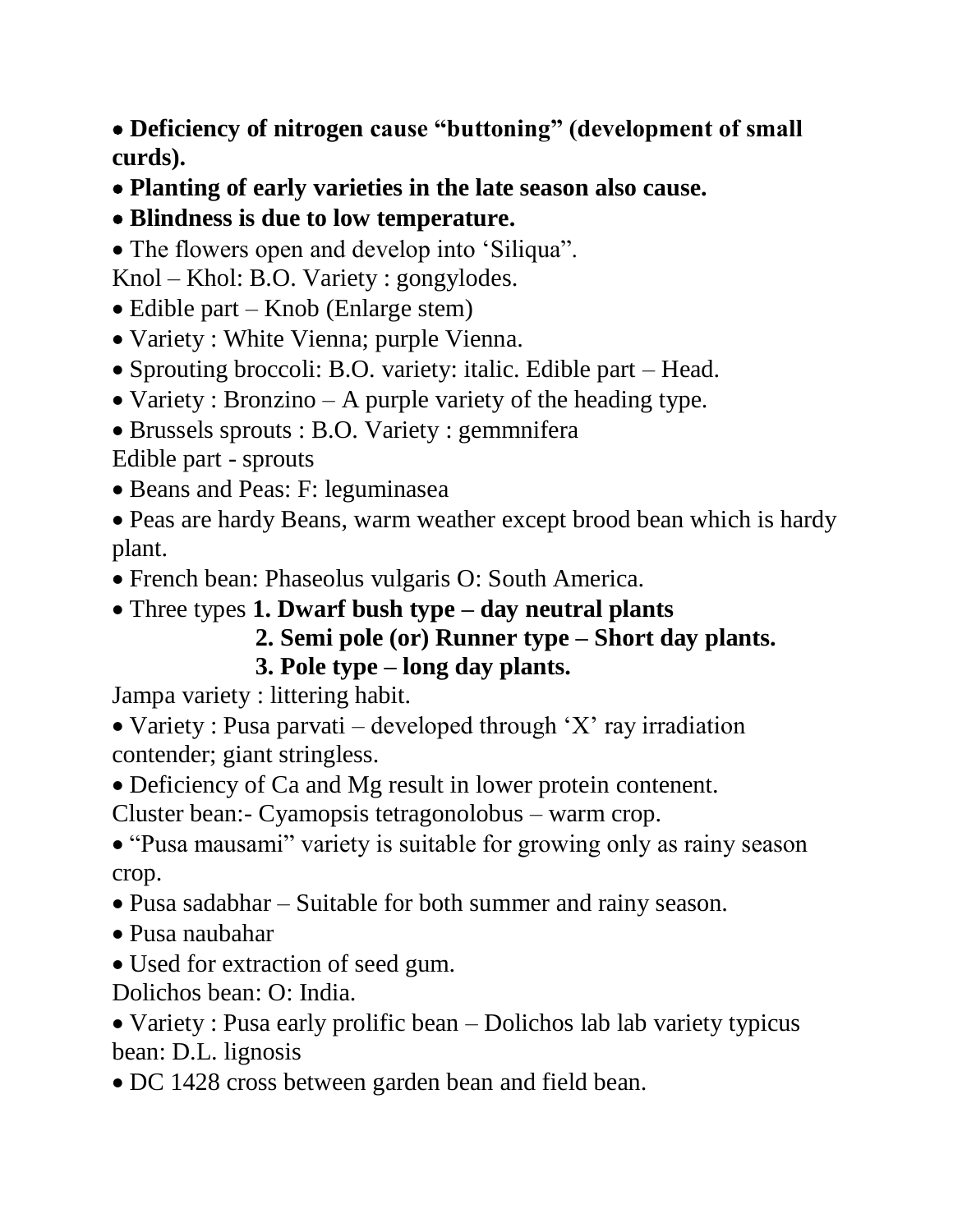• It is called "Ardhanari" in Tamil.

Cowpea: Vigna unguiculta

Variety : Pusa phalguni

- Pusa barsati Suitable for rainy season.
- Winged bean: Psophocarpus tetragonalobus (or) fox tail bean.

Broad bean : vicia faba

- Some people are allergic to the pollen of this plant.
- An illness some times fatal and known as "Favism" is caused.

**Pea:** Pisum sativum

- Asavgi.
- •**NP-29 suitable for dehydration.**

# •**Maturity of pea is tested with help of "Tenderometer**".

Bulb crops: F: Amaryllidaceae – winter vegetables.

Onion: Allium cepa O: N.W. India.

- **Flowering shoot – scape.**
- •**It has pungency due to the presence of "Ally propyl disulphide".**
- •**Red colour is due to the presence of pigment – "Anthocyanin" and yellow colour in same**

**variety due to the presence of another.**

•**Pigment – 'quercetin".**

• Variety: Pusa red – fairly resistant to onion thrips – IARI.

• Bellary bia, Bellary red, Poona red, Potna red – Local variety.

IIHR – Arka Kalyan; Arka Nikatan: Arka pragathi.

• **Physiological problem – Bolting.**

# **Seed production: Bulb to seed method: seed to seed method for nucleus and foundation**

### **seed production**

- Garlic: Allium sativum
- Smaller bulbs known as cloves.
- The typical flavor of garlic is due to the presence of chemical
- "Allecin" plus "Diallyl

disulphide".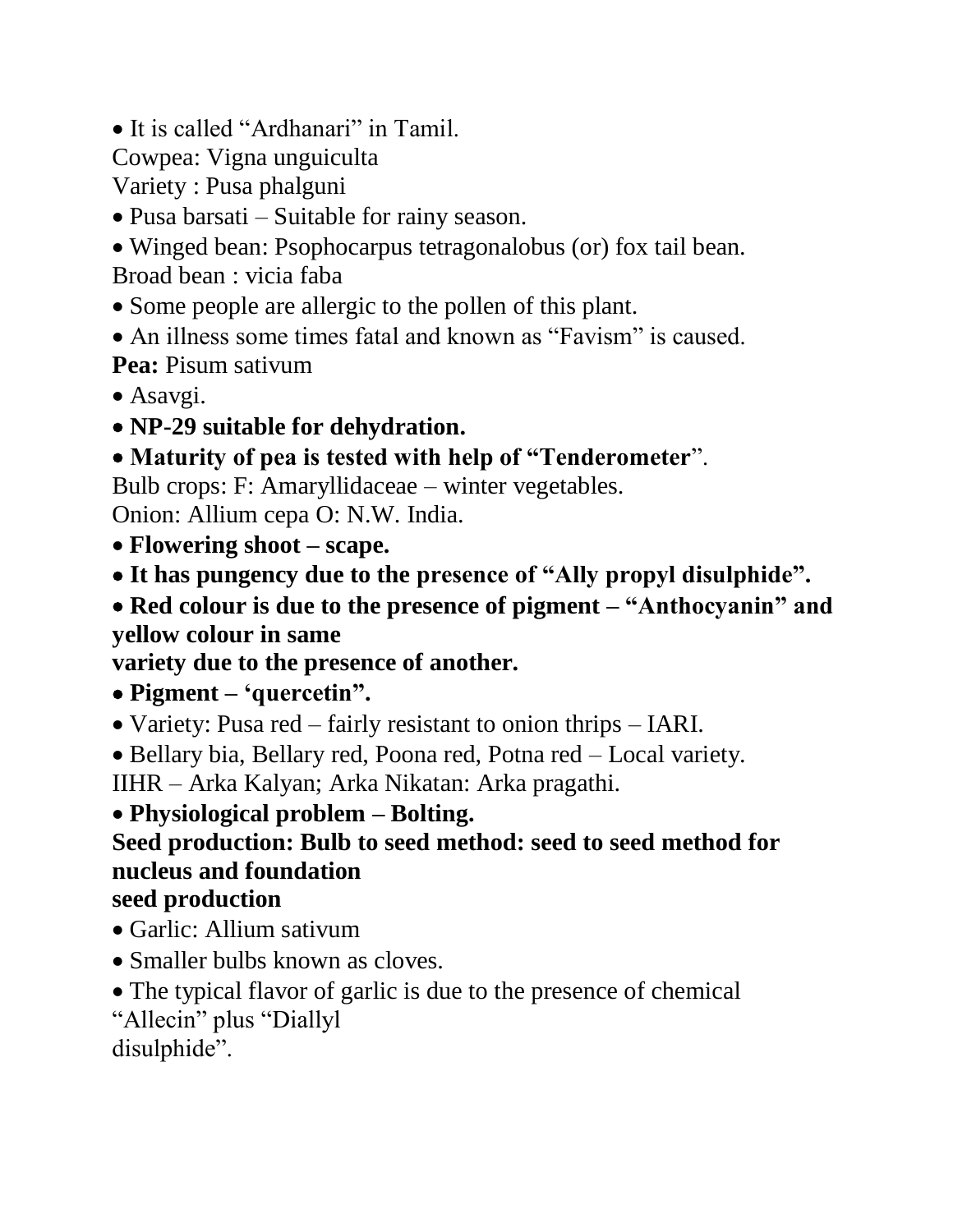• The local strains that are commonly grown are 1. Jawari gaddi 2. Rajella gaddi

- Leek: Allium porrum
- Leek is an bulb forming member of the onion family.
- Variety: "London flag and American flag".

# **Tuber crops:**

- Potato: Solanum tuberosum F: Solanaceae O: South America.
- More than 50% from Uttar Pradesh.
- It is a 'treasure house of carbohydrates".
- It has the underground stem know as "Stolon".
- Variety : CPRI Simla.
- 1. Kufri chandramukhi suitable for making chips.
- 2. Kufri Alankar
- 3. Kufri Jyothi resistant to late blight.

Kufri Muthu – Immune to late blight and wart disease.

Kufri sheetman – frost resistant.

Kufri Chamalkar – Rest to early blight.

Kufri sindhuri – Rest to late blight and frost.

# • **Potatoes stored at less than 00C suffer from interval breakdown of tissues known as**

**"Black heart".**

- Root tuber: Sweet potato. Ipomea batatus F: Convolvulaceae.
- Sweet potato is grown from "Sprouts".
- **Vine cutting are generally used as propagation material**.
- It is one of the most drought resistant vegetable.
- Variety: Pusa Saffaid; Pusa lal, Pusa Sunhari IARI. Rich in carotene.
- Local variety: Bhadrakali, Sanrat.

**Colocasia esculenta :** F: Araceae O: India

- **Acridity is due to the presence of needle like crystals of "calcium oxalate".**
- Elephant foot yarm: Amorphophallus compenulrtus. F: Araceae.
- •**"Gajendra" is important variety.**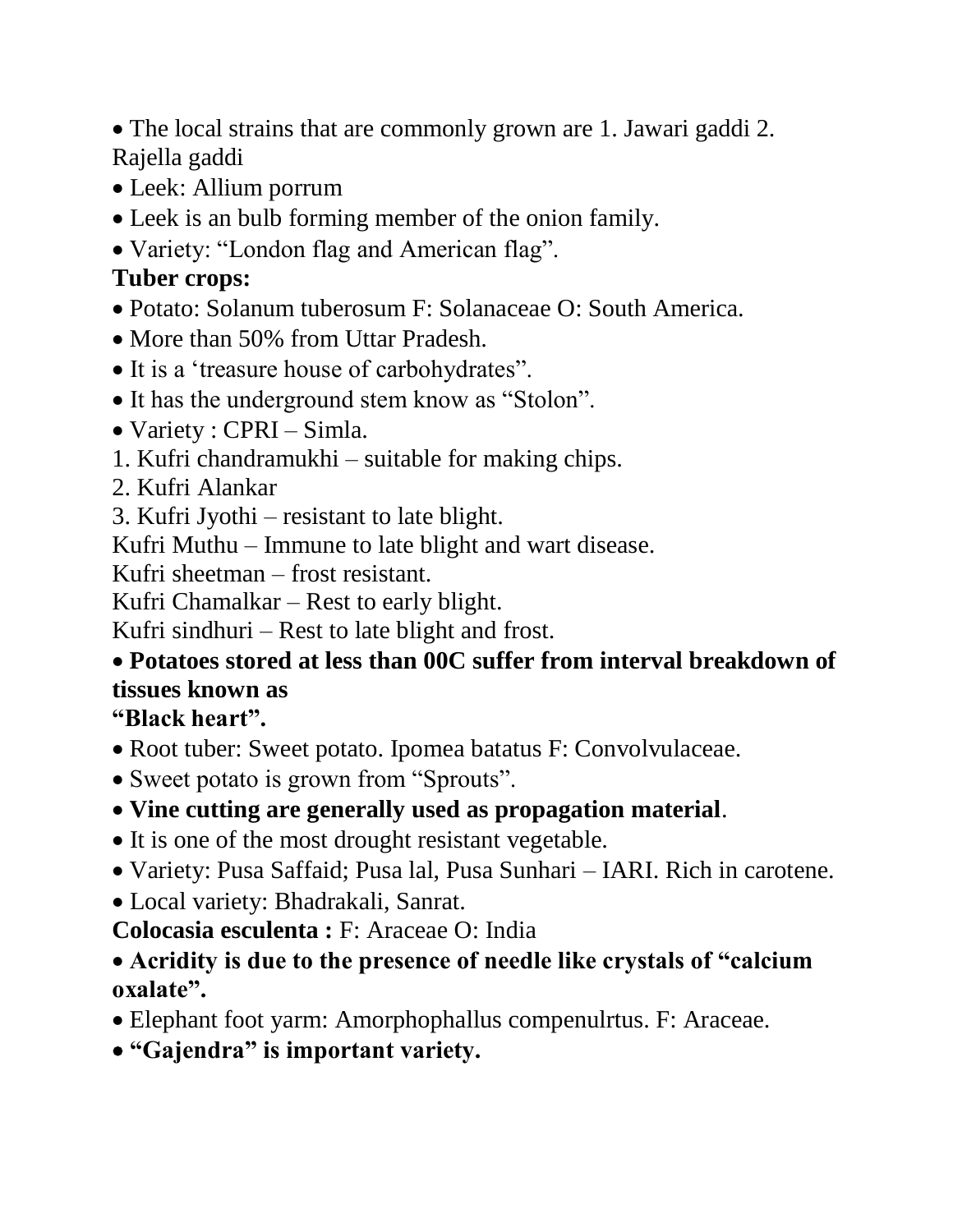• It is grown from small tuberous out growths on corm called as "Cormels".

Tapioca (Cassava): Manihot esculenta F: Euphorbiaceae

• 'H' – Series, Srivisaka, Srisahya.

• Propagated by stem cutting.

• Yam (or) Dioscorea: Dioscorea alata F: Dioscoreaceae

• Its extract is used for treatment of "arthities".

 Raddish- Raphanus Sativus - F: Cruciferae - Var: Rapid ret white, Pusa desi,Pusa Reshmi

Carrot - Dacus carota - Umbellifeceae -Pusa Kesar

Turnip - Brassica rapa - Cruciferae - Golden ball,Snow ball

 Beetroot - Beta vulgaris - Chenopodiaceae - Calyx continues to growafter becomes corky and

 completely, Covers the seeds. Third form of seed called as "Glom Rule"

Var: Crimson globe

•**The solvent "Benzene" is used for extraction of rose oil.**

• Rose gultmand is preferred for making "rose water".

# **Jasmine : Jasminum sps. F: Oleaceae**

J. auricultum – Mullai

J. grandiflorum – Jathimalli (or) Jaji malli – It is grown for its. Highly fragment flowers.

J. Sambac – Gundu malli – commercially cultivated (or) 'Arabian jasmine'.

• Jasmines are propagted through cutting (or) by layering.

• **The essential oil of Jasmine is known in commerce as "Jasmine concrete".**

•**The oil is extracted from Jasmine flowers by the solvent extraction process. "Petroleum**

**ether" is used as the solvent.**

•**Jasmine concrete is purified by alcohol by means vaccum distillation to produce "Jasmine**

**absolute".**

Crossandra : Crossandra infundibuliformis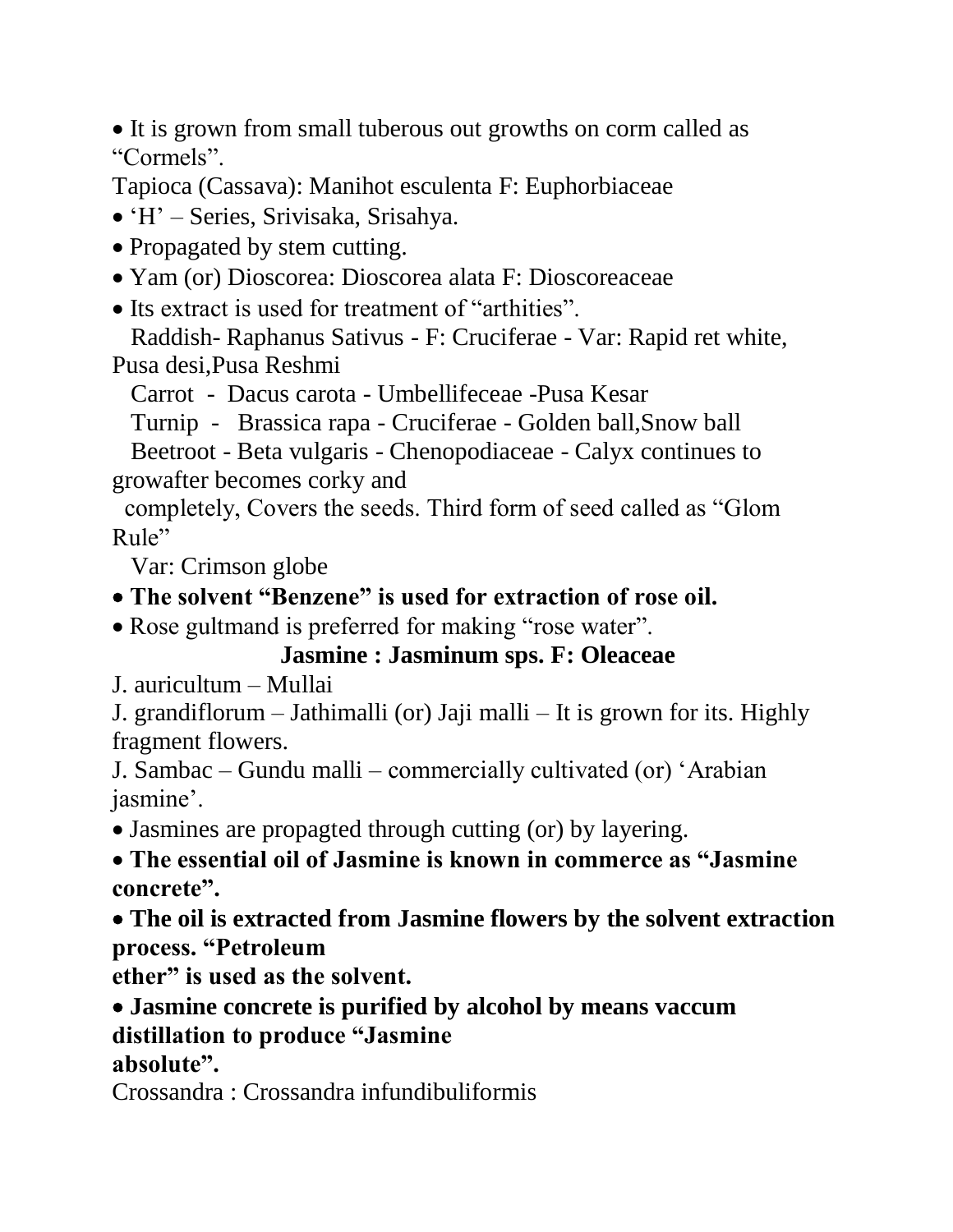- Propagated by seeds. They lack sepals.
- Chrysanthemum: Chrysanthemum sp. F: Compositae
- "Autumn queen" in USA.
- National flower of Japan.
- Anemone Flowers with a tubular central disc.
- Pompon Very small flowers without any visible centers.
- For decoration and flower shows incured "Chrysanthemum" are used.
- Rooting is practiced.

**Marigeld:** Tageter creeta – African marigold (grown commercially for cut flowers)

- I. Putula French marigold Variety: Gypsy.
- Roots and leaves have insecitidal properties.
- F1 hybrid 'Climase'.
- Single signet (T. Tenuifolia) ideal for edgings and rock gardening.

**Tuberose :** Polyanthus tuberose F: Amaryllidaceae

- Single flowered varieties are most fragments and are used for commercial cultivation.
- Dhavanam (Artimisia) Artimisia pollens.
- All vegetables belong to "Angiosperms".

# **Bits:**

• Vegetable forcing garden concerned with the production of vegetables out of their normal

season.

• Bitterground – mimordica charentia; Musk melon – cucumis melo.

• The ray florets are curved backwards and downwards in reflexed type of chrysanthemum.

- The inflorescence of tube rose Spike, Propagated by Bulbs.
- Edible part of muskmelon epicarp.
- The variety of Ashgard released by APAU Shakti.
- Non pungent chillies are commonly known as "Sweet pepper".
- In peas wrinkled seeded varieties are more suitable for processing.
- Vegetable rich in protein Peas.
- Oleri culture literally means "Pot herbs".